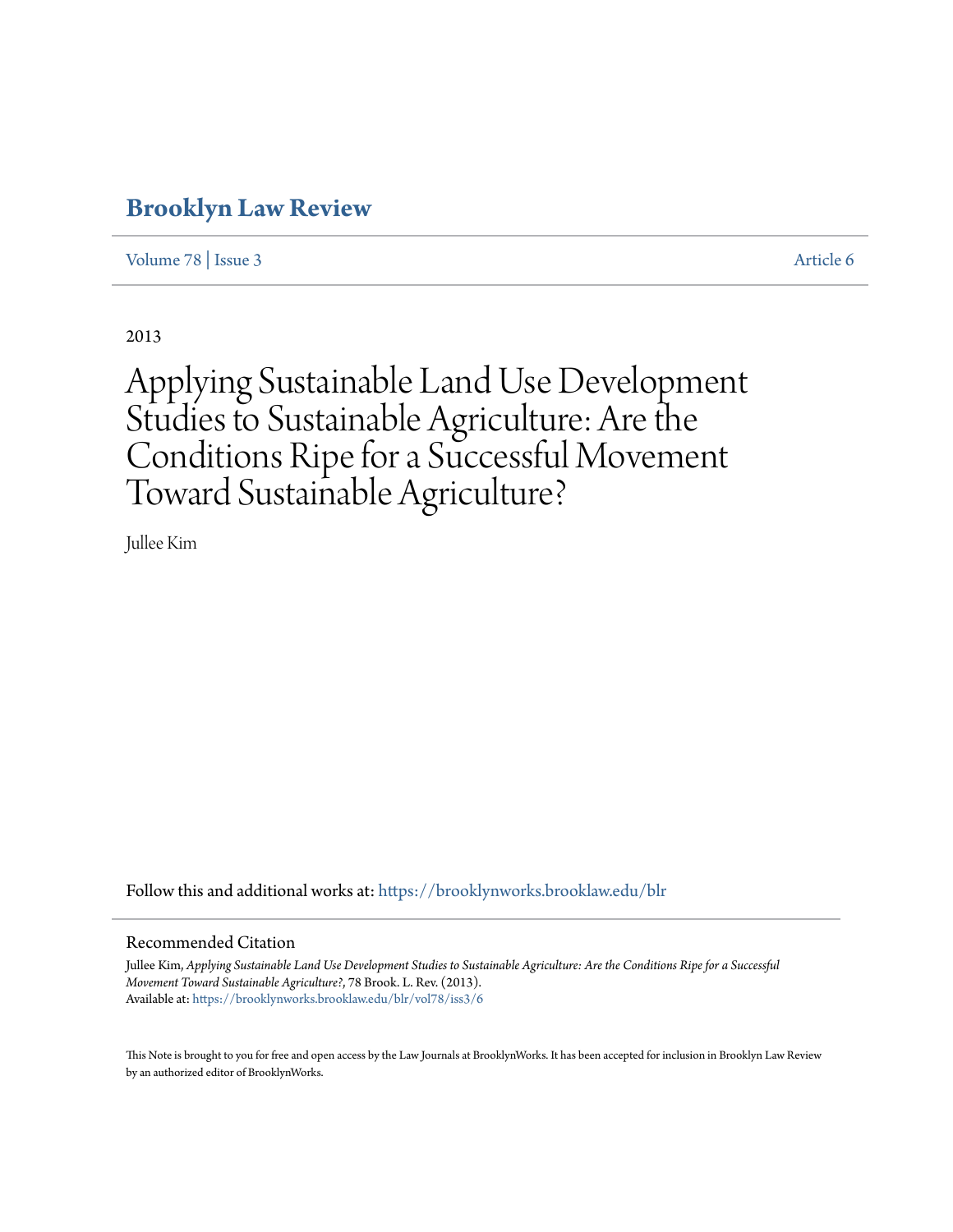# Applying Sustainable Land Use Development Studies to Sustainable Agriculture

# ARE THE CONDITIONS RIPE FOR A SUCCESSFUL MOVEMENT TOWARD SUSTAINABLE AGRICULTURE?

#### **INTRODUCTION**

 $\overline{a}$ 

Agriculture inherently causes pollution, destroys natural habitats, and alters the composition of soils, lakes, and rivers.<sup>1</sup> The transition from traditional farming practices to modern agricultural industry has multiplied and escalated the gravity of these environmental impacts.<sup>2</sup> All farmers typically engage in intensive practices, which include "first, remov[ing] all existing vegetation from the land and level[ing] it; second, deploy[ing] a single-species regime of crop or livestock; third, cultivat[ing] the crop or livestock with water and chemicals; [and] finally, remov[ing] the crop or livestock and associated waste products from the land and start[ing] over." Industrialization has made efficient use of "capital, labor and technology" the primary focus of agriculture, simultaneously decreasing the number of farms and increasing productivity, but also ignoring the negative ecological impacts.<sup>4</sup>

In the United States, farms account for over 930 million acres—45 percent of the nation's soil.<sup>5</sup> The 2007 Intergovernmental Panel on Climate Change's Fourth Assessment Report indicates that almost half of the Earth's land

<sup>&</sup>lt;sup>1</sup> J.B. Ruhl, *Farms, Their Environmental Harms, and Environmental Law*, 27 ECOLOGY L.Q. 263, 266 (2000). 2

Mary Jane Angelo, *Corn, Carbon, and Conservation: Rethinking U.S. Agricultural Policy in a Changing Global Environment*, 17 GEO. MASON L. REV. 593, 602 (2010). 3

Ruhl, *supra* note 1, at 274. 4

Christopher B. Connard, *Sustaining Agriculture: An Examination of Current Legislation Promoting Sustainable Agriculture as an Alternative to Conventional Farming Practices, 13 PENN ST. ENVTL. L. REV. 125, 128-29 (2004).* 

 $5$  Ruhl, *supra* note 1, at 272.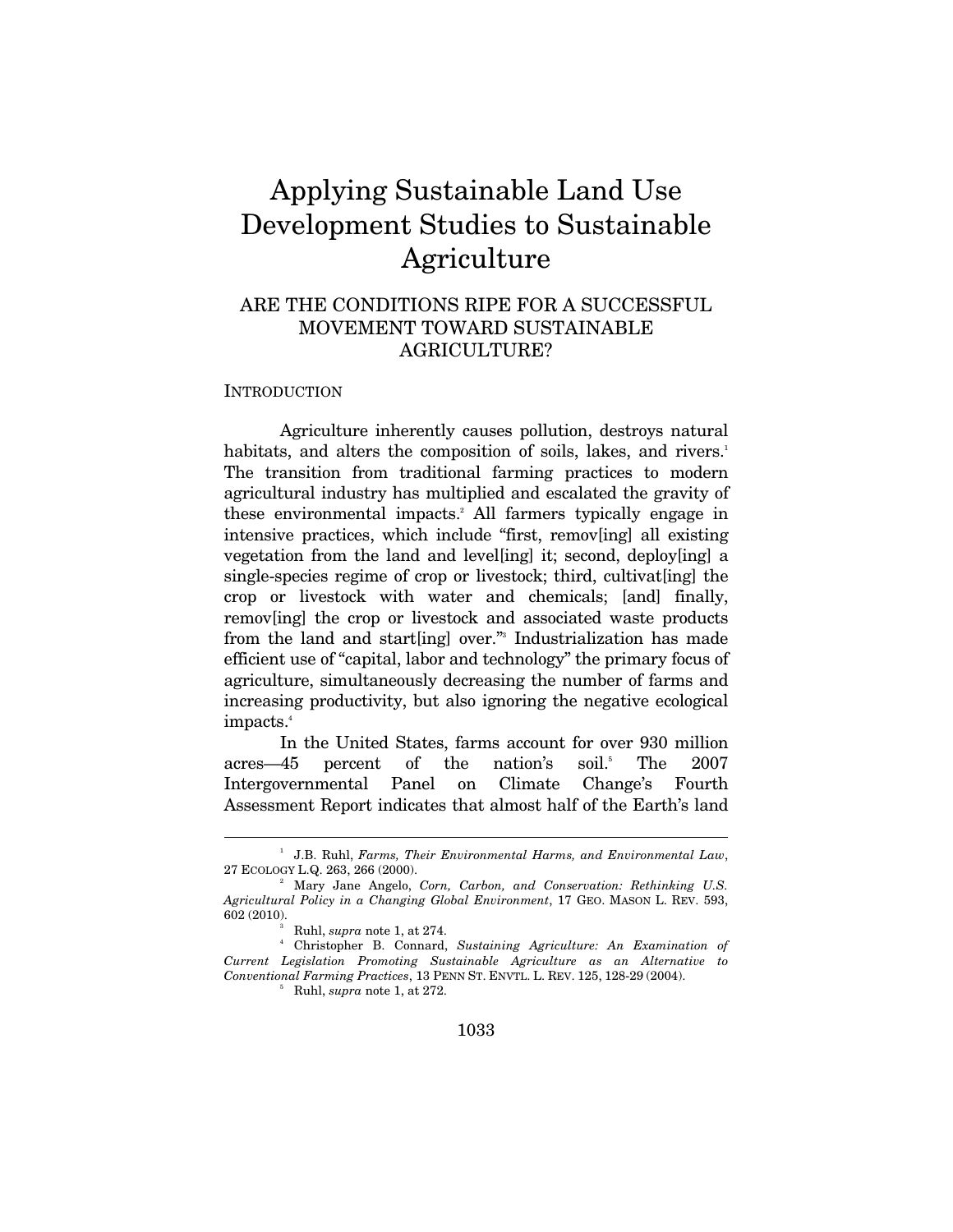surface is used for agricultural purposes.<sup>6</sup> On these vast stretches of land, agricultural fertilizer and soils emit significant amounts of carbon dioxide, nitrous oxide, and methane<sup>7</sup>—the three critical gases responsible for climate shifts.<sup>8</sup> The notion of farming as a natural, intrinsic element of human civilization, however, has afforded the American agricultural industry a significant exemption from environmental regulation.<sup>9</sup> Although environmental regulations generally represent the growing acknowledgement of the deteriorating state of the environment, agricultural practices have not been adequately regulated.<sup>10</sup>

Federal regulation of agriculture exists in various environmental statutes, giving it a piecemeal character and making it difficult to navigate, even before accounting for the collection of active and passive exemptions for farms.<sup>11</sup> Under the Clean Air Act (CAA), for example, farms are either given specific exemptions or lack the necessary thresholds for the Environmental Protection Agency (EPA) to initiate regulatory actions.12 The Federal Insecticide, Fungicide, and Rodenticide Act (FIFRA) treats the farming industry with a hands-off approach. Permit requirements, environmental performance standards, and pesticide level monitors are inapplicable to farmers.13 Similarly, as all states currently recognize "right-tofarm" laws, common law nuisance does not offer recourse against harmful farming operations.14 Society's view of agriculture as a natural part of civilization<sup>15</sup> and "the current system of agricultural law exceptionalism,"<sup>16</sup> has allowed farms to enjoy a special "safe harbor" from environmental regulatory programs that would otherwise limit the negative side-effects

<sup>6</sup> Pete Smith et al., *Agriculture*, *in* FOURTH ASSESSMENT REPORT OF THE INTERGOVERNMENTAL PANEL ON CLIMATE CHANGE 497, 499 (2007), *available at*  http://www.ipcc.ch/pdf/assessment-report/ar4/wg3/ar4-wg3-chapter8.pdf (last visited Feb. 10, 2013).

Ruhl, *supra* note 1, at 291. 8

*See Smith, supra note 6, at 499.*<br>*Ruhl, supra note 1, at 269.* 

<sup>&</sup>lt;sup>10</sup> *Id.* at 266.<br><sup>11</sup> *Id.* at 293.<br><sup>12</sup> *Id.* at 307.<br><sup>13</sup> *Id.* at 311.<br><sup>14</sup> *Id.* at 315.<br><sup>15</sup> David E. Adelman & John H. Barton, *Environmental Regulation for Agriculture: Towards a Framework to Promote Sustainable Intensive Agriculture*, 21 STAN. ENVTL. L.J. 3, 5 (2002).<br><sup>16</sup> Susan A. Schneider, *A Reconsideration of Agricultural Law: A Call for the* 

*Law of Food, Farming, and Sustainability*, 34 WM. & MARY ENVTL. L. & POL'Y REV. 935, 961 (2010).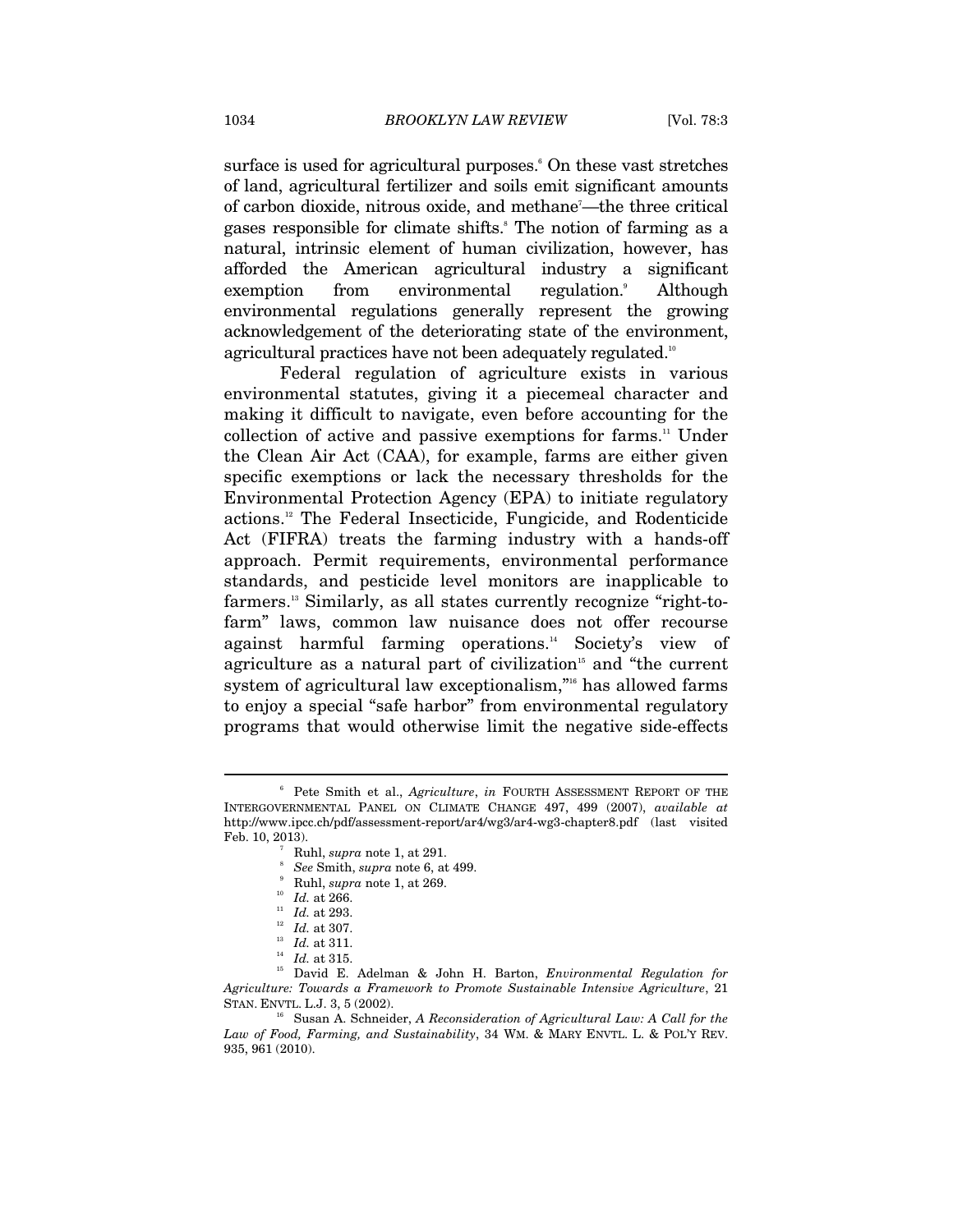of farming.17 To solve this problem, the farming industry must begin addressing the reality of its effects on the environment by implementing a new system of farming: *sustainable agriculture*.

Recognizing the detrimental consequences of industrial agriculture, a growing number of farmers, environmentalists, and agricultural researchers have begun to explore better farming methods.18 Sustainable agriculture, which seeks to achieve the often conflicting goals of environmental protection and farmers' economic profitability, $\mathbb{I}^9$  has the potential to transform modern agriculture into a system that

produces abundant food without depleting the earth's resources or polluting its environment[;] . . . follows the principles of nature to develop systems for raising crops and livestock that are, like nature, self-sustaining[; and] is the agriculture of social values, one whose success is indistinguishable from vibrant rural communities, rich lives for families on the farms, and wholesome food for everyone.<sup>20</sup>

Although this seems promising, little federal or state legislation has been passed to specifically direct sustainable agricultural practices.<sup>21</sup> Instead, legislation has mostly emphasized the need for research and "the exchange of scientific and practical information on sustainable agriculture. ${}^{x_{22}}$ Sustainable agriculture will not replace conventional practices based on research alone. Therefore, governments must implement regulations<sup>23</sup> and creatively strategize how to move agriculture toward a sustainable system.

When implementing a proposal for land use, the Supreme Court has emphasized the importance of a comprehensive and integrative land use *plan* since 1972.<sup>24</sup> The recent, initial steps of environmental groups to develop  $\overline{a}$ 

 $^{17}$  Ruhl,  ${supra}$  note 1, at 293, 307.  $\,$  eRICULTURE: AN INTRODUCTION 1 (2005), RICHARD EARLES, SUSTAINABLE AGRICULTURE: AN INTRODUCTION 1 (2005), *available at* https://attra.ncat.org/attra-pub/summaries/summary.php?pub=294. 19 Neil D. Hamilton, *The Role of Law in Promoting Sustainable Agriculture:* 

*Reflections on Ten Years of Experience in the United States*, 3 DRAKE J. AGRIC. L. 423, 425 (1998). 20 EARLES, *supra* note 18, at 1. 21 Connard, *supra* note 4, at 137-40. 22 For example, in California and Iowa, agricultural research funding has

been appropriated through state universities to identify environmental impacts and develop economically viable farming systems that integrate ecologically sound practices.  $Id$ . at 138-40.

<sup>&</sup>lt;sup>23</sup> Id. at 140.<br><sup>24</sup> In *Golden v. Planning Bd. of Ramapo*, a land use development case involving a challenge to the amendment to a local zoning ordinance, the court emphasized the importance of integrating "infrastructure and land use planning" in a land use scheme*.* DAVID L. CALLIES ET AL., CASES AND MATERIALS ON LAND USE 692 (4th ed. 2004) (discussing 285 N.E.2d 291 (1972)).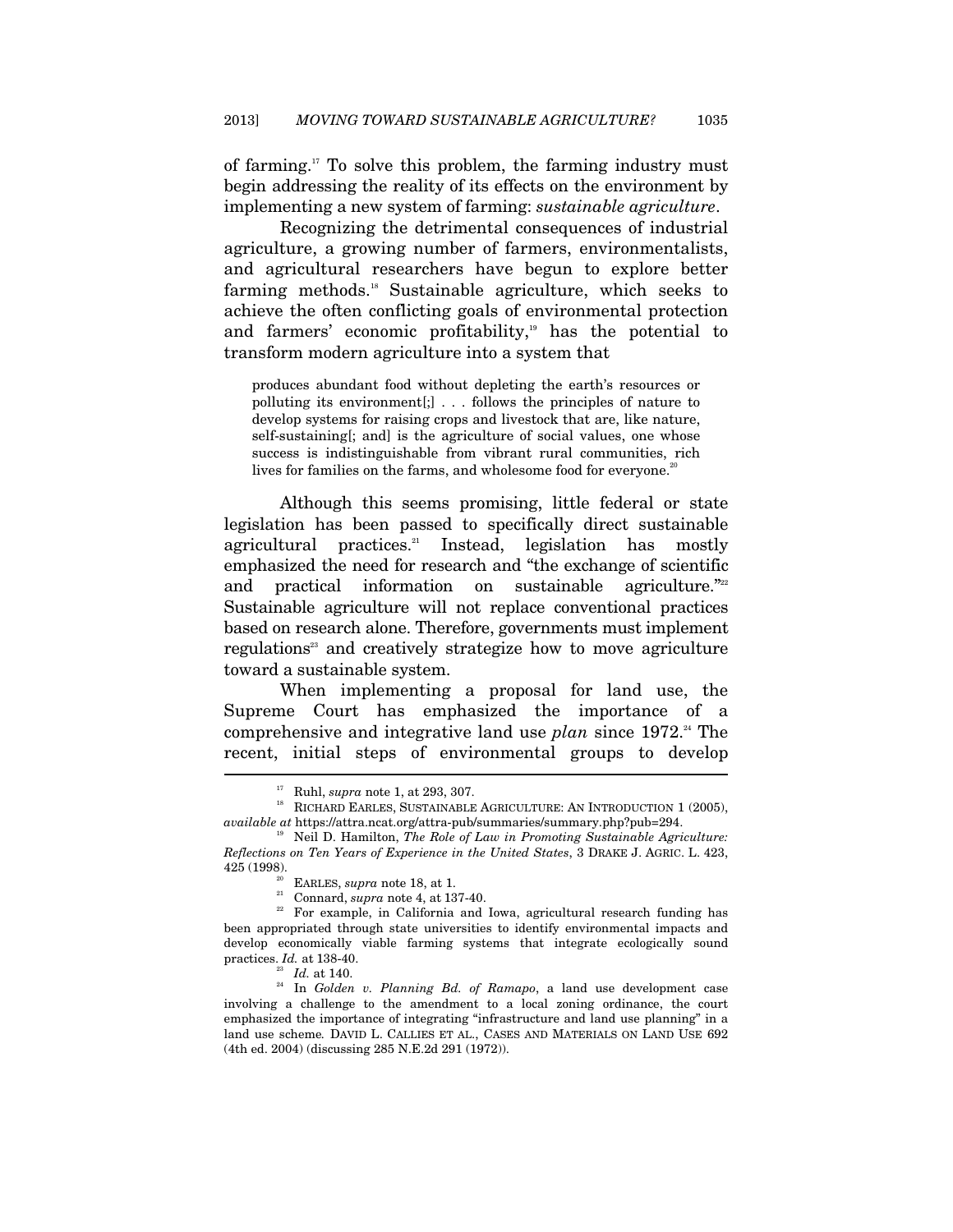proposals that urge ecologically mindful farming techniques<sup> $25$ </sup> will be able to flourish by learning from the experience of land use planning—that is, with the support of an attentive planning process and new infrastructure. Similar to land use planning, an effective change to the agrarian systems requires the physical, social, and economic resources to be comprehensively preserved.<sup>26</sup> Both land use plans and sustainable agriculture share the goal of balancing environmental concerns with realistic economic viability. $27$  In order to take the next step and implement these proposals, governments should rely on the expertise of natural resource management, land development, and community development scholars who have laid the groundwork with studies for successful land use plans. These frameworks can serve as a constructive resource in developing sustainable agriculture plans and providing a tested set of applicable studies.<sup>28</sup>

This note will argue that a new agricultural approach mandating specific sustainable techniques is necessary to ensure the future availability of farming land and resources. A land use planning process that is attentive to the needs of both the environment and the economic well-being of the agricultural community can be of tremendous value to the success of implementing a sustainable agricultural system. Part I of this note will present an overview of the environmental harms

<sup>25</sup> *See* discussion *infra* Part IV*.*

<sup>26</sup> Hamilton, *supra* note 19, at 425; *see also* Brent Schoradt, *Sustainable Communities Strategies Will Be Essential to the Success of SB 375*, 36 ECOLOGY L.Q. 611, 614 (2009) (arguing that protecting natural resources in an economically feasible manner

requires a strategic sustainability-oriented planning process).<br><sup>27</sup> Hamilton, *supra* note 19, at 425-26, 429-30.<br><sup>28</sup> For instance, discussions on the Smart Growth Movement—which encourages fiscally resourceful, competitively wise, and environmentally sound land use developments—identified the features necessary for a land use design that efficiently uses public money and resources while protecting environmental quality. *See*  CALLIES ET AL., *supra* note 24, at 681-82. A second example is the movement of families toward rural outskirts of the cities, known as "urban sprawl." The movement ignored the community's best interest in planning decisions, causing valuable resources to be wasted. *Id.* at 678-81. In response to the wasteful trend, the U.S. Department of Agriculture's 1981 National Agriculture Lands Study (NALS) explored the consequences of changing land historically used for agriculture to property for residential communities. In order to effectively halt the trend, the NALS identified the essential elements for administrative and legislative programs: "(1) farmer participation from the onset; (2) adequate technical and financial support; (3) strong local leadership; (4) patience; and (5) timing—start[ing] before development pressures become too strong." *Id.* at 748. Alterations to the way in which land is used required an integrated community effort, pulling from local support and collaborative planning. Literature on land use planning likewise references or incorporates analogous factors as necessary preconditions to successful land use designs. *Id.* at 748-49. Relying on these tested planning preconditions, recent proposals in environmental law to integrate sustainable agriculture can be critically assessed. *See infra* Part IV.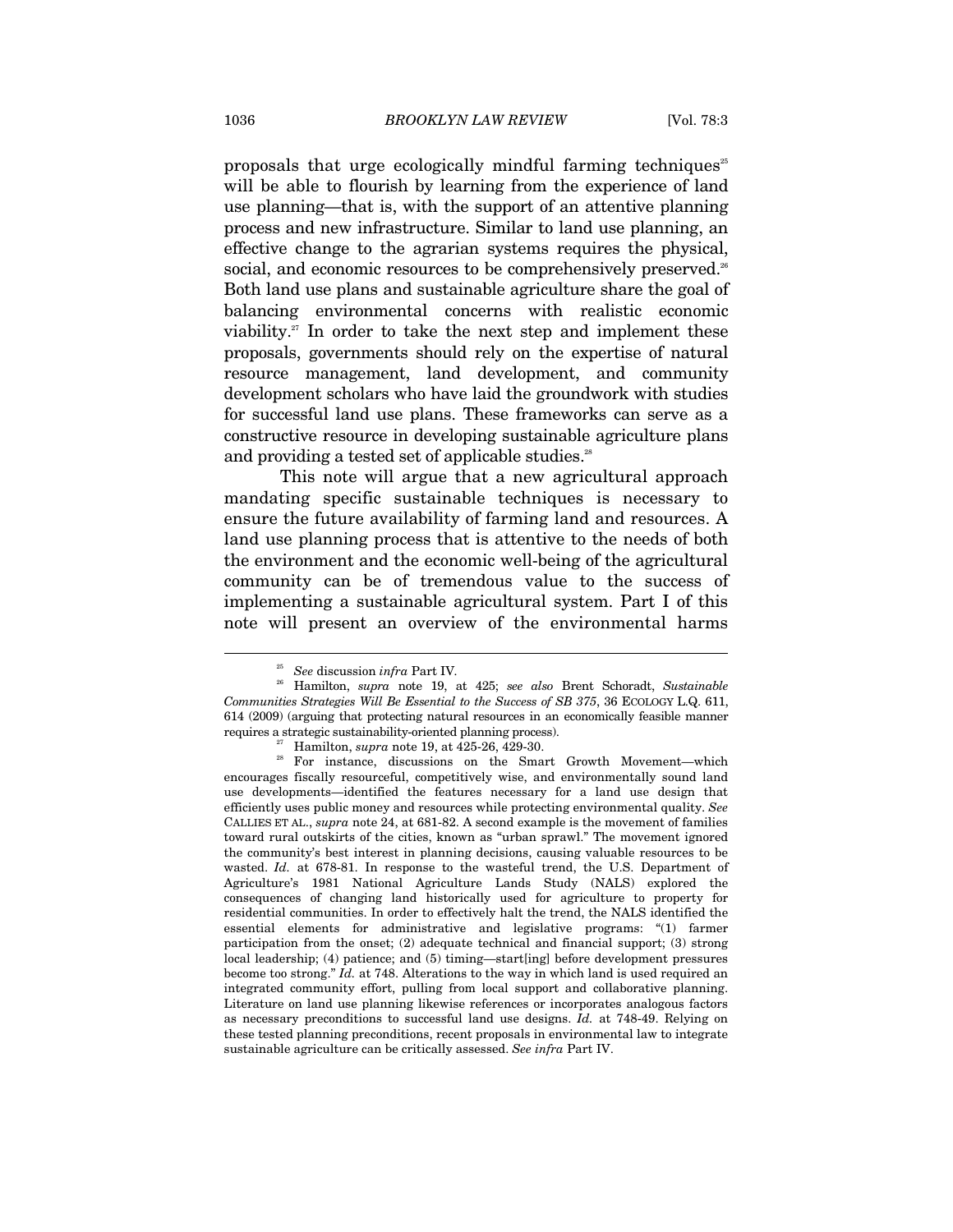caused by conventional agricultural practices and the regulatory loopholes the agricultural industry enjoys. Part II will explore the possibilities for sustainable techniques to mitigate these harms. Part III will discuss land use planning frameworks and identify the necessary preconditions for these frameworks to succeed, with a focus on sustainable land use. Part IV will import the necessary preconditions for successful land use to analyze the viability of sustainable agricultural legislation and comment on the methods that will most effectively bring about sustainable agriculture.

#### I. ENVIRONMENTAL HARMS AND REGULATORY FAILINGS

Agriculture necessarily involves man-made modifications to the natural state of land. Industrialization has developed agriculture into a practice that includes "conversion of undeveloped land into agricultural fields, intensive water use for irrigation, fertilizer use, pesticide use, growing crops in monocultures, and tilling soils."29 This "impact[s] natural resources, wildlife and biodiversity, ecosystem services, and human health, and significantly contribute [s] to climate change."<sup>30</sup> The current progression toward industrialized agriculture has resulted in a variety of unaddressed environmental costs stripping vast amounts of land<sup>31</sup> of its nutrients and degrading the environment.<sup>32</sup> This toxic process is permitted and encouraged on a substantial amount of land in the United States,<sup>33</sup> which, in turn, creates endless implications for world ecosystems and human health. All the while, the current regulatory framework intended to protect the nation's land, air, water, and biodiversity fails to adequately address agriculture's specific impacts on the environment.

<sup>29</sup> Angelo, *supra* note 2, at 603. 30 *Id.*

<sup>&</sup>lt;sup>31</sup> The National Agricultural Statistics Service reported a four percent increase in the number of farms in the United States since 2002, based on the 2007 Census of Agriculture's findings of over 2 million farms. NAT'L AGRIC. STATISTICS SERV., 2007 CENSUS OF AGRICULTURE: FARM NUMBERS 1 (2007), *available at* http://www.agcensus.usda.gov/Publications/2007/Online\_Highlights/Fact\_Sheets/Farm \_Numbers/farm\_numbers.pdf. This accounts for 922,095,840 acres of land. NAT'L AGRIC. STATISTICS SERV., 2007 CENSUS OF AGRICULTURE: U.S. AGRICULTURE BY WATERSHEDS 2 (2007), *available at* http://www.agcensus.usda.gov/Publications/2007/

<sup>&</sup>lt;sup>32</sup> Connard, *supra* note 4, at 125, 128-29.<br><sup>33</sup> Adelman & Barton, *supra* note 15, at 5.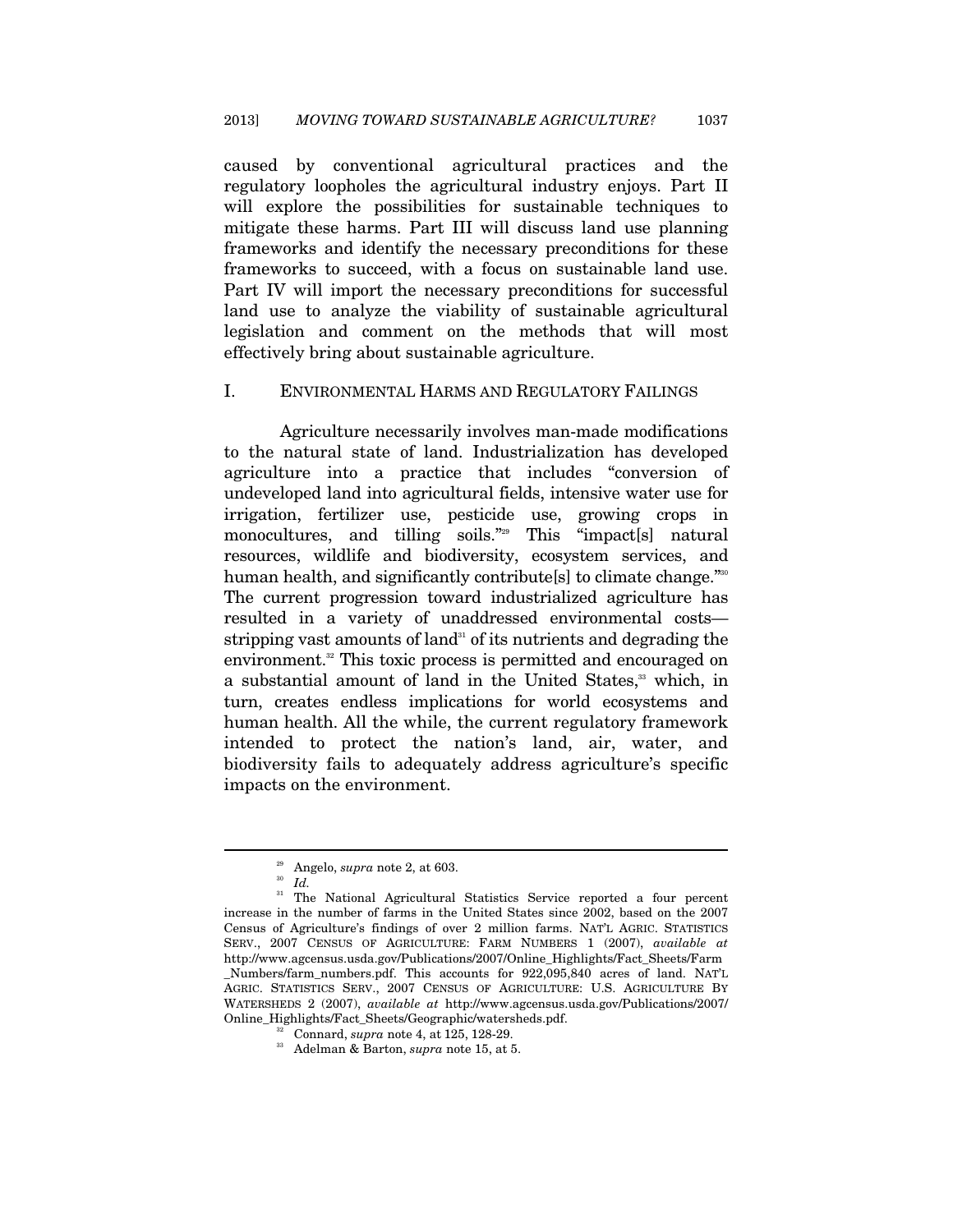#### *A. Effect on Soil and Land*

Current farming practices are detrimental to soil and land, causing concern over the availability of nutritious soils in the future. In the United States, agriculture is the leading cause of soil erosion, whereby the soil matter on a given swath of land is lost.34 When transitioning the use of land to suit agricultural needs, the organic matter of soil is depleted and the possibility of soil erosion increases.<sup>35</sup> This directly impacts the land's utility and productivity.<sup>36</sup> Even when farmers use "good farming" practices—for example, techniques that retain the moisture and temperature levels of the soil—and improved soil management technology, modern agriculture still causes erosion at twelve times the rate that soil is replenished.<sup>37</sup>

In addition to erosion, irrigation salinizes farming soil, which damages the land for future agriculture.<sup>38</sup> To reduce salinity, farmers filter out the salts by flushing soils with water that is of a higher quality than generally necessary for crops.<sup>39</sup> But this remedy instead causes downstream harm to the environment: these filtered salts return to imbedded irrigation waters and absorb into water runoff, eventually affecting aquatic systems and reducing the yields of almost a quarter of irrigated land in the United States.<sup>40</sup> As current "good farming" practices have proved ineffective, there is a growing need for sustainable practices to curb the rate of soil declination.

Technological innovation has successfully refined farming practices, but the increased productivity does not necessarily render a healthy environment. Agrochemicals used to increase agricultural yield alter the chemical composition and remain in the soils.41 The chemicals are absorbed into the soils and, later, into the adjacent air and water environments through discharges and surface water runoff.<sup>42</sup> While

<sup>&</sup>lt;sup>34</sup> Ruhl, *supra* note 1, at 277.<br><sup>35</sup> *Id.* 36<br><sup>36</sup> *Id.* 36<br><sup>37</sup> *Id.* 38 Salinization occurs when water is added to soil and it drains "salts and other minerals from the soil" that, in turn, accumulate and slow down plant development. *Id.* at 281.<br><sup>39</sup> *Id.* This process is called salinization. *Id.* at 281-82.

<sup>&</sup>lt;sup>41</sup> Agrochemicals include insecticides, herbicides, and fungicides. *Id.* at 282-83.<br><sup>42</sup> *Id.* Of the commonly used chemicals, dichlorodiphenyltrichloroethane

<sup>(</sup>DDT) can remain for decades and continually affect the environment, while organophosphates and carbamates are rather quickly eliminated, but are severely toxic. *Id.* at 283.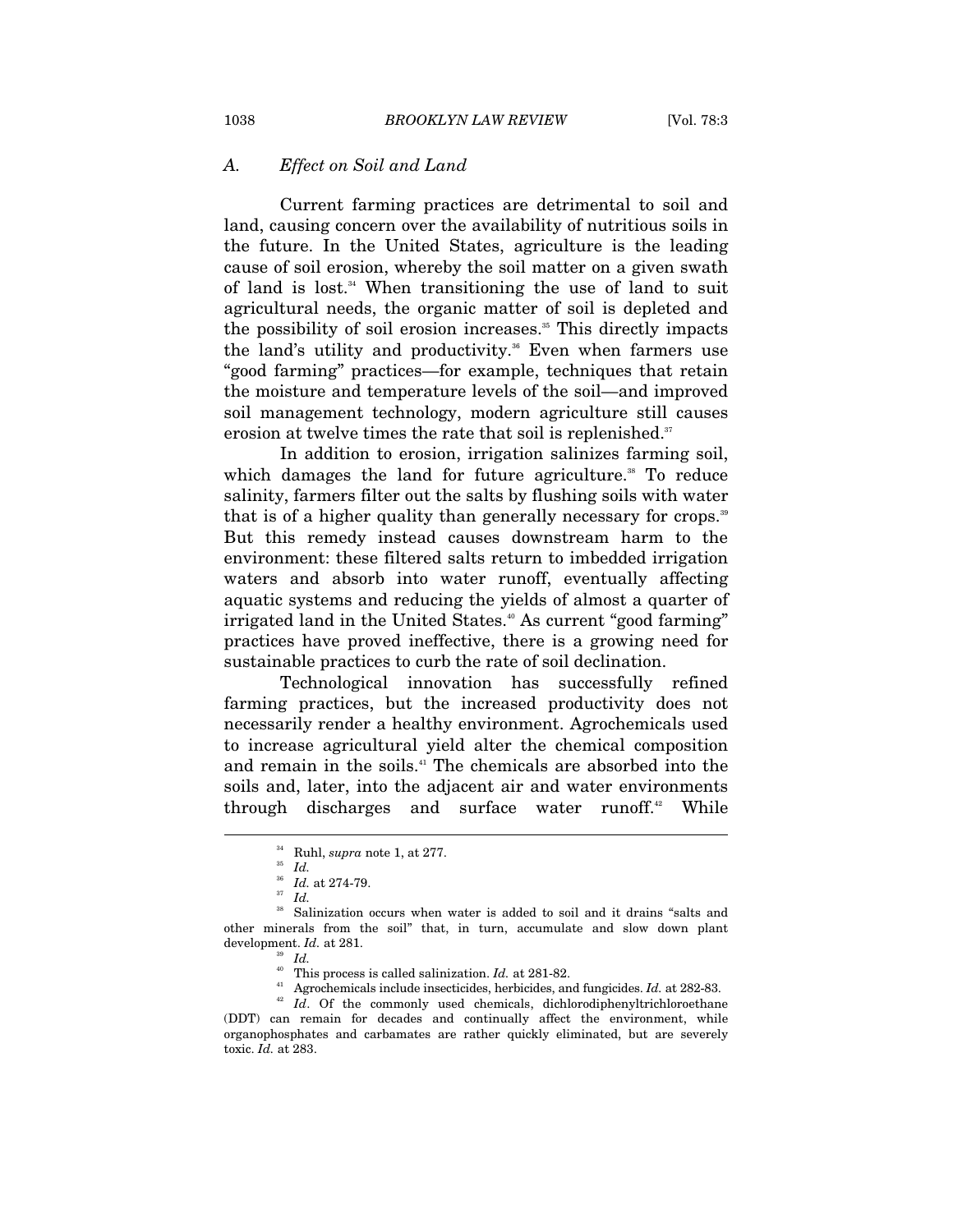agriculture accounts for 80 percent of pesticide use in the nation, many of these pesticides are not even effective pest eliminators.43 The chemicals cause severe environmental risks and become integrated with daily human activities with minimal consideration of the effect on future resources.

Despite the serious harms on land and soil from heavy irrigation and pesticide use, federal environmental laws do not adequately regulate and curtail these practices. The Clean Water Act (CWA) and the CAA do not require responsible disposal of farming pesticides and fertilizers.<sup>44</sup> FIFRA, the regulatory framework most suitable for pesticide control, merely requires farms to employ certified persons to apply pesticides according to label instructions.45 Similarly, the Toxic Substances Control Act (TSCA) does little more than require chemicals in fertilizers to be registered before manufacture.<sup>46</sup> Even disclosure-forcing regimes such as in the Comprehensive Environmental Response, Compensation, and Liability Act (CERCLA) and the Emergency Planning and Community Right-to-Know Act (EPCRA) exclude the agriculture industry from reporting requirements.<sup>47</sup> In order to effectively combat pervasive soil erosion, salinization, and agrochemical application, the agricultural industry must acknowledge and address the detrimental consequences of its practices.

#### *B. Effect on Air and Climate Change*

Chemical air pollution also poses a multitude of threats to the health of crops, humans, and ecosystems as a whole.<sup>48</sup> Fertilizers emit greenhouse gases<sup>49</sup> that cause acidification,<sup>50</sup> eutrophication, and alteration of species diversity and their symbiotic relationships.<sup>51</sup> Animal waste creates hydrogen sulfide and ammonia nitrogen; wind erosion alters aerosol contents; and

<sup>&</sup>lt;sup>43</sup> *Id.* at 282-83.<br>
<sup>44</sup> *See id.* at 309-10.<br>
<sup>46</sup> *See id.* at 311-12.<br>
<sup>47</sup> *Id.* at 312-13.<br>
<sup>48</sup> *Id.* at 292.<br>
<sup>49</sup> The three greenhouse gases are carbon dioxide, nitrous oxide, and<br>
methane. Ruhl, *supra* note 1

<sup>&</sup>lt;sup>50</sup> Acidification is "a concept that covers the harmful effects to the environment and public health from emissions depositions of acid and acidifying substances, such as sulfur dioxide  $(SO<sub>2</sub>)$ , nitrogen oxides  $(NO<sub>x</sub>)$ , and ammonia  $(NH<sub>3</sub>)$ ." William J. Shapiro, *Protocol to Abate Acidification, Eutrophication and Ground-Level Ozone*, 11 COLO. J. INT'L ENVTL. L. & POL'Y 208, 209 n.11 (2000) (citation omitted). 51 For an explanation of eutrophication, see *infra* text accompanying note 86.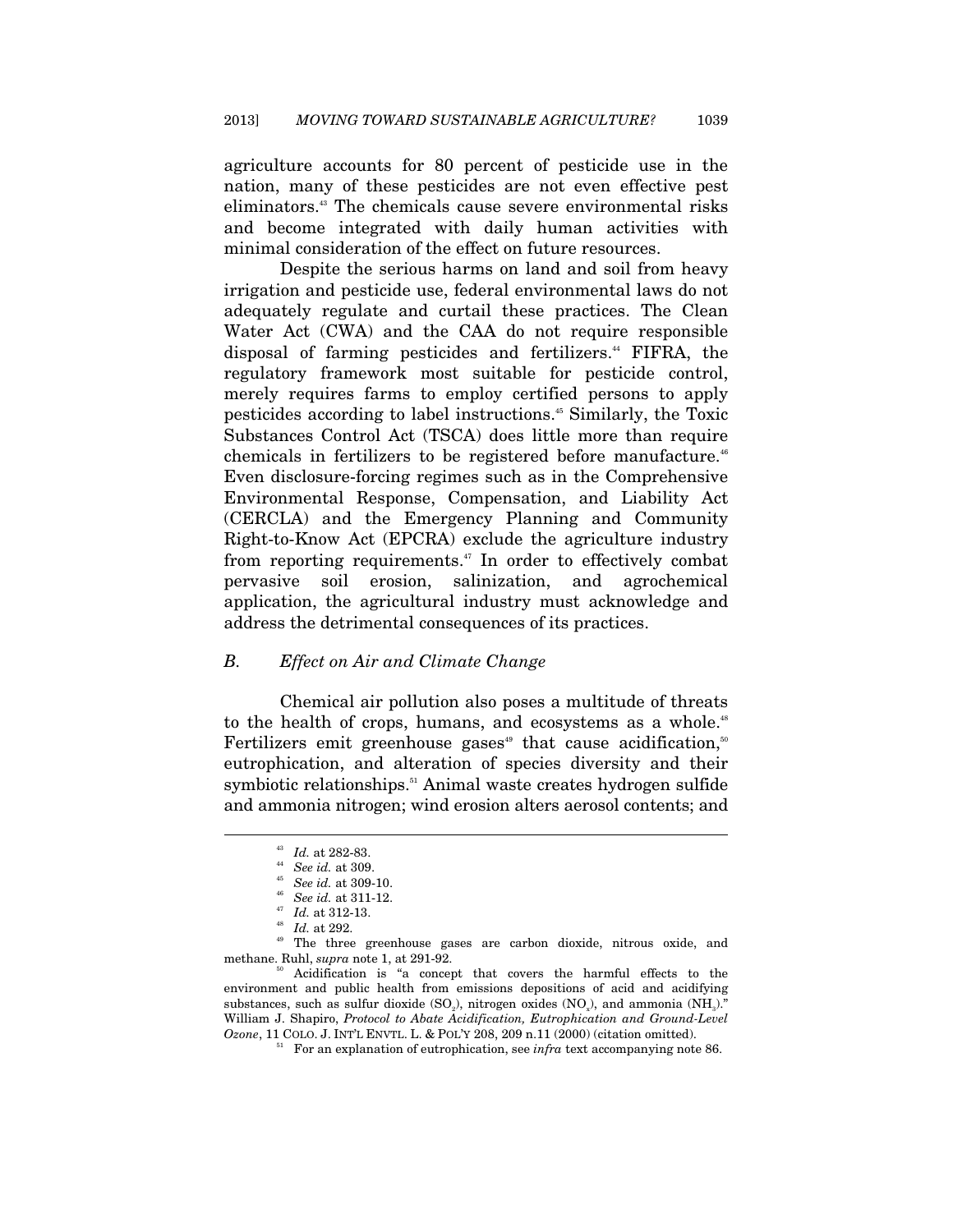pesticide dispersion causes "fumigants, wind erosion of pesticideladen soil particles, and aerial drift from spraying."<sup>52</sup> These atmospheric pollutants are detrimental to air quality.53

Agricultural activities also rely on fossil fuels for production of fertilizers and synthetic pesticides, and to power heavy machinery and transportation. These activities account for twenty percent of national fossil fuel consumption and fifteen percent of international greenhouse gas emissions.<sup>54</sup> Continued use of fossil fuels in commodity crop agriculture, which produces highly subsidized crops (that is, corn, cotton, rice, soybeans, and wheat), will accelerate climate change as the greenhouse gas levels are compounded.<sup>55</sup>

While livestock nutrition has historically depended on open field grazing, with the scientific innovation of crop hybridization during the "Green Revolution" in the 1960s, a market of heavily subsidized, cheaper grains and corns entered the agricultural industry.<sup>56</sup> Consequently, mass corn production allows large livestock populations to exist in small feedlots, also known as Concentrated Animal Feeding Operations (CAFOs), because tremendous amounts of feed have replaced the need for grazing.57 CAFOs require large amounts of fossil fuels for cultivation and transportation of corn feedstock, and CAFO waste creates massive amounts of methane emissions,<sup>58</sup> which are "twenty times more powerful than carbon dioxide" in contributing to the greenhouse gas effect. $59$  The compounded

 $\overline{a}$ 

the 1960s, tripling the grain production due to the scientific innovation in crop hybridization, which artificially bred crops that were able to produce increased yields.

Eubanks, *supra* note 55, at 58 & n.23.<br><sup>57</sup> Eubanks, *supra* note 55, at 65.<br><sup>58</sup> *Id.* at 69. "[Sixty six] percent of the current corn crop in the United States . . . grown with water-polluting fertilizers and pesticides [are] fed to livestock in CAFOs solely for the production of meat." *Id.* at 65.<br><sup>59</sup> Angelo, *supra* note 2, at 600, 613. Methane is a naturally occurring gas

produced from animals, but modern agricultural practices in the form of confined feeding operations multiplies the quantity of the emissions. *Id.* at 613.

 $^{52}_{\phantom{5}53}$  Ruhl,  $supra$  note 1, at 292.<br> $^{54}_{\phantom{5}54}$  Angelo,  $supra$  note 2, at 612.

<sup>&</sup>lt;sup>55</sup> William S. Eubanks II, *Paying the Farm Bill*, 27 ENVTL. F. 56, 66, 72 (2010). Nitrogen fertilizers created from natural gas are used in the industrial production of commodity crops, which represents almost a third of national energy consumption. Some examples of the energy intensive processes in commodity crop agriculture are: tractors and electricity for maintenance, crop collection, transportation, irrigation pumps, and other farming technology. Agricultural tilling accelerates soil erosion and increases carbon emissions. When the soil absorbs carbon dioxide and then large machines till the land, a new topsoil layer is exposed into the atmosphere, causing erosion and the release of carbon dioxide. *Id.* at 66, 69.<br><sup>56</sup> Angelo, *supra* note 2, at 606-07. The "Green Revolution" occurred during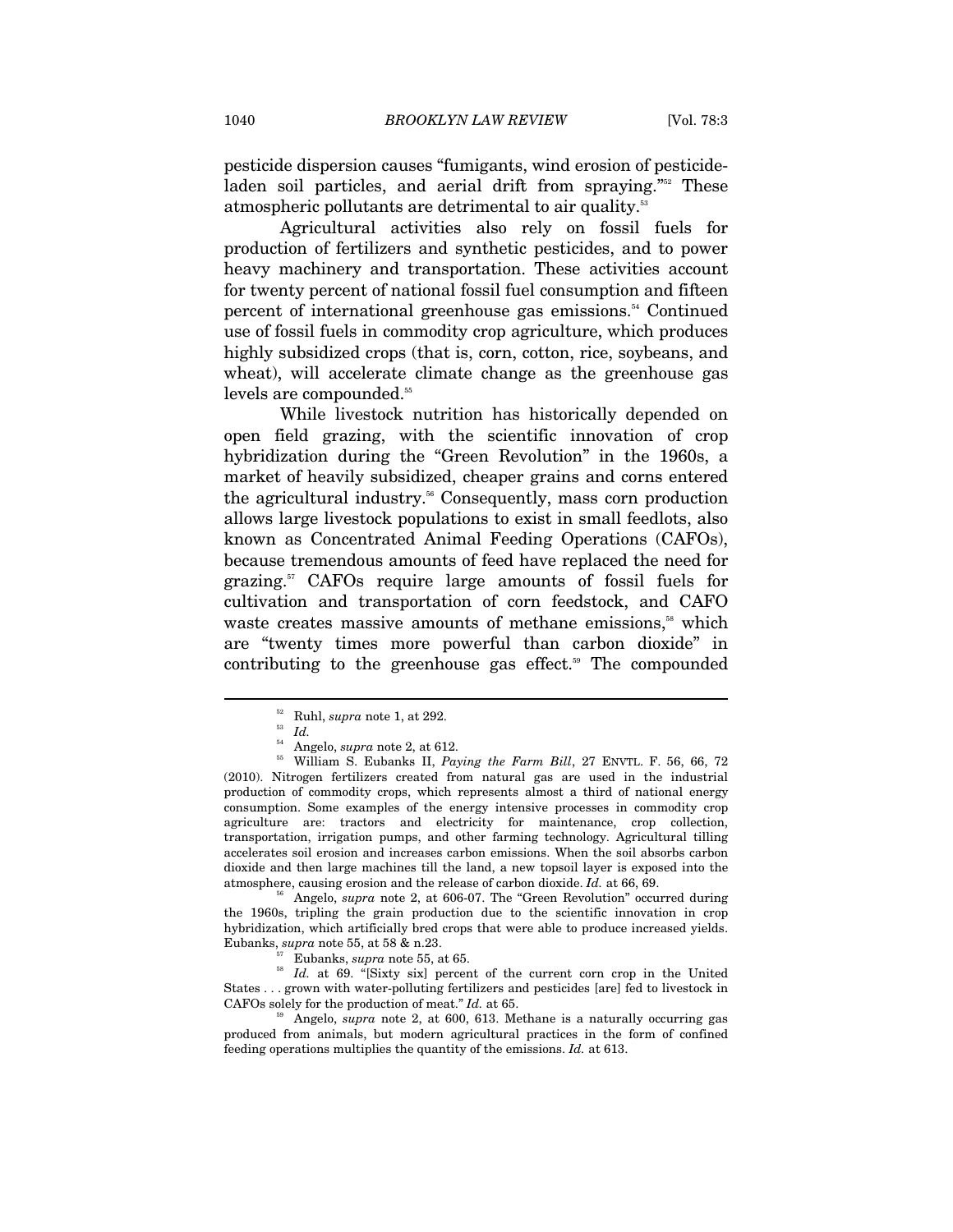concentrations of methane irreversibly pollute the air and contribute to climate change.

Even in light of these grave impacts on air quality and climate change, the CAA does little to curb harmful agricultural practices. The volume of pollutants discharged by the farming industry generally meet the CAA's "de minimis discharge exception[]," which leaves states with the responsibility to develop plans to meet federal air quality standards.<sup>60</sup> States, however, do not actively make such efforts.<sup>61</sup> While there is no explicit agricultural exemption within the CAA, the EPA has used its discretion to limit the CAA's reach in regulating accidental releases and requiring "risk management plan[s]."<sup>62</sup> This federal regulatory approach must be adjusted to prevent increased damage to air quality.

#### *C. Effect on Water Consumption and Water Pollution*

Current farming practices negatively impact water consumption and water pollution. Agricultural irrigation is the "largest use of fresh water" in the United States.<sup>63</sup> Water is diverted across vast distances to support production of federally subsidized crops in less than optimal farming locations—that is, lands that lack favorable conditions for agricultural use and therefore impose a greater demand on water resources.<sup>64</sup> The United States' fixation on market success encourages the use of environmentally demanding industrial practices and overlooks the damage to nature's resources and ecosystems.<sup>65</sup> Irrigation also exacerbates the struggle between limited water resources and increasing

<sup>60</sup> Ruhl, *supra* note 1, at 305. States may propose State Implementation Plans (SIPs), detailing how they plan to meet the air quality standards set by the federal government.  $Id$ . at 305-06.

<sup>&</sup>lt;sup>61</sup> See id. at 306. For a discussion on EPA efforts to "actively dissuade" states from regulating farm emissions and creating plans addressing farms to meet the national air quality standards see  $id$ . at 306 n.454.

 $\frac{a}{2}$  *id.* at 307.<br>Agricultural irrigation constitutes "more than one-third of all U.S. usage at a<br>withdrawal rate of more than 135 billion gallons a day." Eubanks, *supra* note 55, at 62.

<sup>&</sup>lt;sup>64</sup> See id. at 62-63. Spray irrigation, where much of the water is evaporated, also contributes to the inefficient use of water. Angelo, *supra* note 2, at 604. Farming practices also cause "water table drawdown, land subsidence, desertification, destruction of natural springs and associated wildlife habitats, and saltwater intrusion." Ruhl, *supra* note 1, at 280. While utility of old surface water reservoirs diminishes, new reservoirs are difficult to find. *Id.*

<sup>65</sup> Eubanks, *supra* note 55, at 62-63.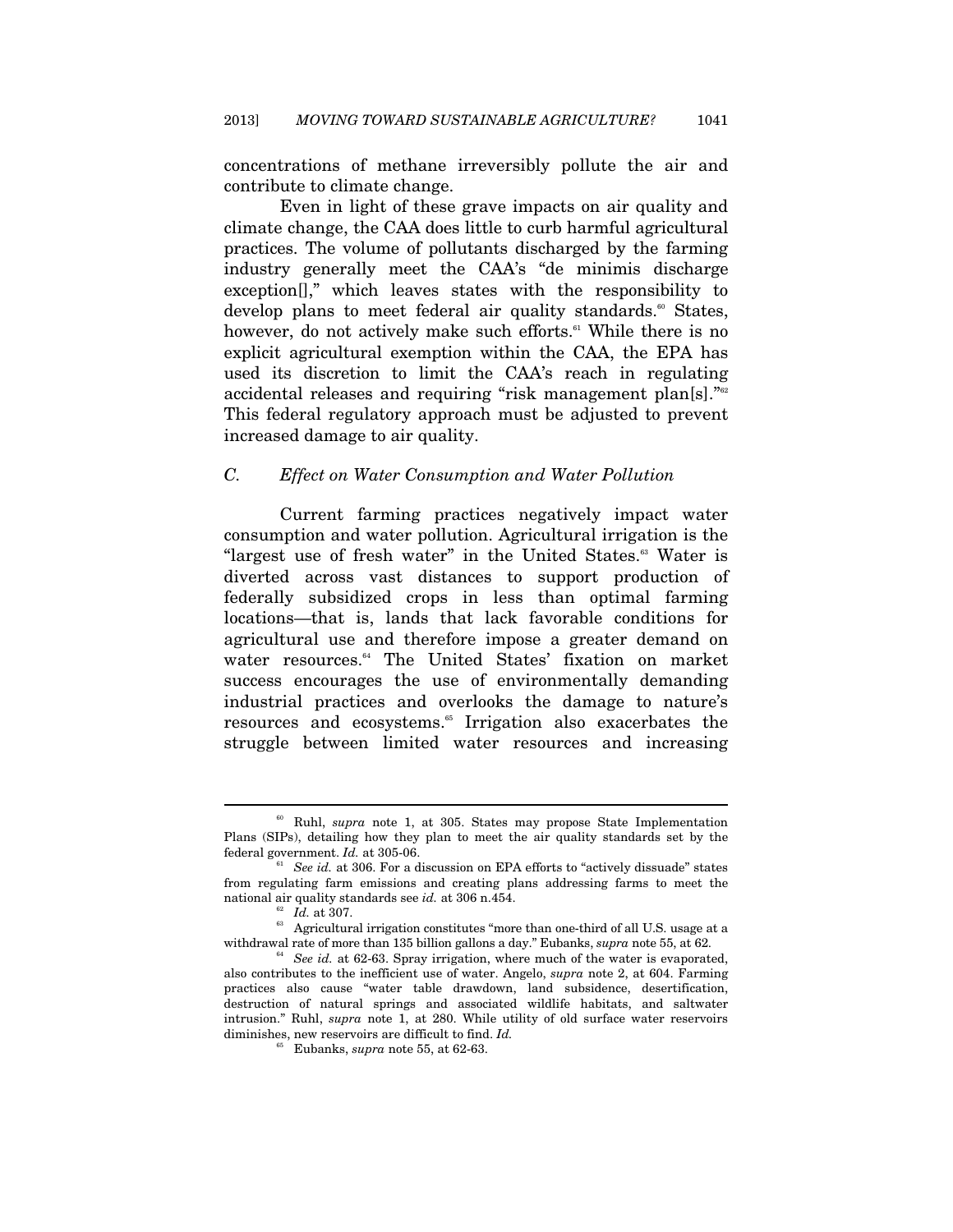competition for water<sup>66</sup> among urban users, agricultural users, and natural resource and habitat needs.<sup>67</sup>

Perhaps more concerning is the fact that agriculture contaminates and pollutes the remaining water supply. Agricultural chemicals are absorbed into the groundwater and reach the surface water, making it inappropriate for human consumption.<sup>68</sup> The utility of water systems is further reduced by sediment carried by wind or water,<sup> $\omega$ </sup> while suspended particles from agricultural practices affect both wildlife nutrition and reproduction mechanisms.<sup>70</sup> Field and livestock runoffs release large quantities of pollutants into neighboring bodies of water, accounting for 65 to 75 percent of all pollution in the most polluted waters of the United States.<sup>71</sup> While crop diversification would prevent the loosening of soils, the Green Revolution prefers mass-scale production of monoculture crops, ignoring the environmental ramifications.<sup>72</sup>

In addition to a "passive" entry of harmful pollutants into the waters, direct discharge of animal wastes significantly impacts water quality and the ability to nurture healthy ecosystems. CAFOs typically create massive waste<sup>73</sup> and

affects plankton production and aquatic vegetation. *Id.* at 288-91.<br><sup>69</sup> Ruhl, *supra* note 1, at 277-78.<br><sup>70</sup> Nutrient and chemical wastes from farming become absorbed into the eroded sediments, which enter bodies of water and contribute to water pollution. *Id.* at 278. The eroded sediments suspended in the waters can clog shallow waters and affect the light available to submersed plants. Angelo, *supra* note 2, at 606.<br><sup>71</sup> Ruhl, *supra* note 1, at 287-88. Further intensifying the consequences,

excessive nutrient pollution from fertilizer use affects the ecological systems as a whole. *Id.* at 290. Inappropriate application or excessive use of fertilizers can cause chemicals to be absorbed into waterways, create excessive plant growth, and result in natural bodies of water taking on toxic levels of the excess nutrients, which acutely affects aquatic species. *Id.* at 284-85. The resulting enhanced and overgrown excess algae "depletes oxygen, . . . reduces sunlight penetration," affects the composition of aquatic habitats, and causes "dead zones," which are areas of low "fish and aquatic organism productivity." Angelo, *supra* note 2, at 606. The additional harms from dangerous levels of phosphorous and ammonium nitrate—materials used to construct explosives—subvert natural soil processes, cause public health risks and water pollution, and damage aquatic habitats. Eubanks, *supra* note 55, at 63. *<sup>72</sup> See* Eubanks, *supra* note 55, at 64. *<sup>73</sup>* Angelo, *supra* note 2, at 606-07.

<sup>&</sup>lt;sup>66</sup> Ruhl, *supra* note 1, at 280.<br><sup>67</sup> Angelo, *supra* note 2, at 604; *see also* Eubanks, *supra* note 55, at 62-63.<br><sup>68</sup> Once the soil's capacity to absorb water is reached, water flows as runoff and carries the pollutants into the surface water, carrying pesticide and fertilizerinfused sediments. Angelo, *supra* note 2, at 605-06. The soil, along with its nutrients and pollutants, combines into runoff from non-point sources and "pollutes 34% of impaired estuarine waters" while also threatening groundwater. Ruhl, *supra* note 1, at 291. The toxic composition of farm runoff—which includes "fertilizers, animal wastes, pesticides, sediments, and bacteria"—directly increases nitrate concentrations in surface waters, remotely impacts coastal regions and surface waters, and further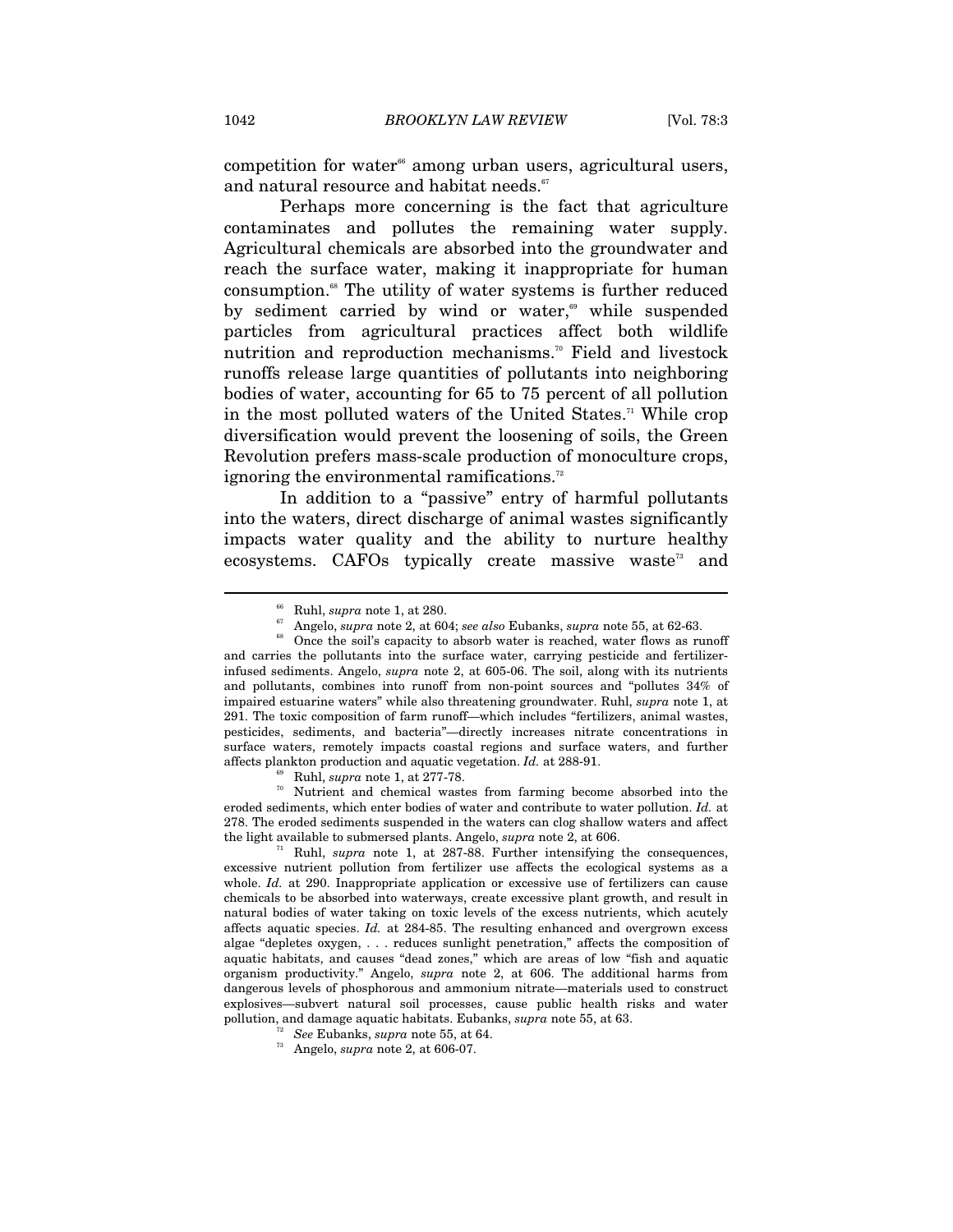significantly contribute to water pollution.<sup>74</sup> Larger CAFO's with poor sanitation are prone to waste spills, cause public health emergencies,<sup>75</sup> and affect nearby aquatic habitats and species.<sup>76</sup> Even with proper waste management, waste-related pollutants discharged into the environment make habitats toxic for the natural population of the creeks and streams adjacent to farms.<sup>77</sup> A plan that sets forth efficient use of water resources, while balancing environmental protection with profitability, is increasingly necessary to protect natural bodies of water from depletion and pollution.

Federal water regulations in the CWA provide a general prohibition on the "discharge of any pollutant by any person."78 Even though agricultural wastes are included in the definition of a "pollutant," this regulation fails to reach "discharges of agricultural wastewater, stormwater, and fill material" through its other provisions.79 The CWA's National Pollutant Discharge Elimination System (NPDES) program, which regulates discharges of pollutants in accordance with technology- and water-quality-based criteria, exempts agricultural irrigation waters from regulation and permit requirements.<sup>80</sup> The CWA Water Pollutant Discharge Permitting Program also exempts discharges from "normal farming."<sup>81</sup> Furthermore, the CWA lacks an enforcement mechanism to regulate nonpoint water pollution—that is, water pollution that occurs indirectly when contaminants are carried through the ground by water runoff and into a larger body of water, which includes much of the water pollution from agriculture.<sup>82</sup> The current regulatory

<sup>&</sup>lt;sup>74</sup> Id. at 607. Livestock waste, accounting for "1.8 million metric tons of wet manure" in the United States, is applied as fertilizer, accidentally spilled, or illegally discharged and ends up in surface water. Ruhl, *supra* note 1, at 285.<br><sup>75</sup> Ammonia from dairy farms, phosphorous from chicken manure, and

nitrate and ammonia nitrogen from hog farms release toxic emissions into drinking waters and the atmosphere. Ruhl, *supra* note 1, at 286-87.<br><sup>76</sup> Eubanks, *supra* note 55, at 65; Ruhl, *supra* note 1, at 285-86. While waste

once served as fertilizer on the open land upon which the livestock grazed, now the concentrated amount of waste has become a source of significant pollution. Angelo,  $\begin{array}{ll} \textit{supra} \text{ note 2, at 607.} \\ \textit{77} \text{ Ruhl, } \textit{supra} \text{ note 1, at 286.} \\ \textit{78} \text{ 33 U.S.C. § } 1311(a) \text{ (2006).} \\ \textit{79} \text{ Ruhl, } \textit{supra} \text{ note 1, at 293-94 (discussing the limitations of the Clean Water Act).} \end{array}$ 

<sup>&</sup>lt;sup>80</sup> The CWA specifically exempts "return flows from irrigated agriculture" from the definition of a "point source," and prohibits the EPA from requiring permits "for discharges composed entirely of return flows from irrigated agriculture." Effectively, this exemption also excludes agricultural stormwater runoff from the stormwater NPDES program. *Id.* at 294-95.<br><sup>81</sup> *Id.* at 287, n.137, 296-97.<br><sup>82</sup> *Id.* at 303.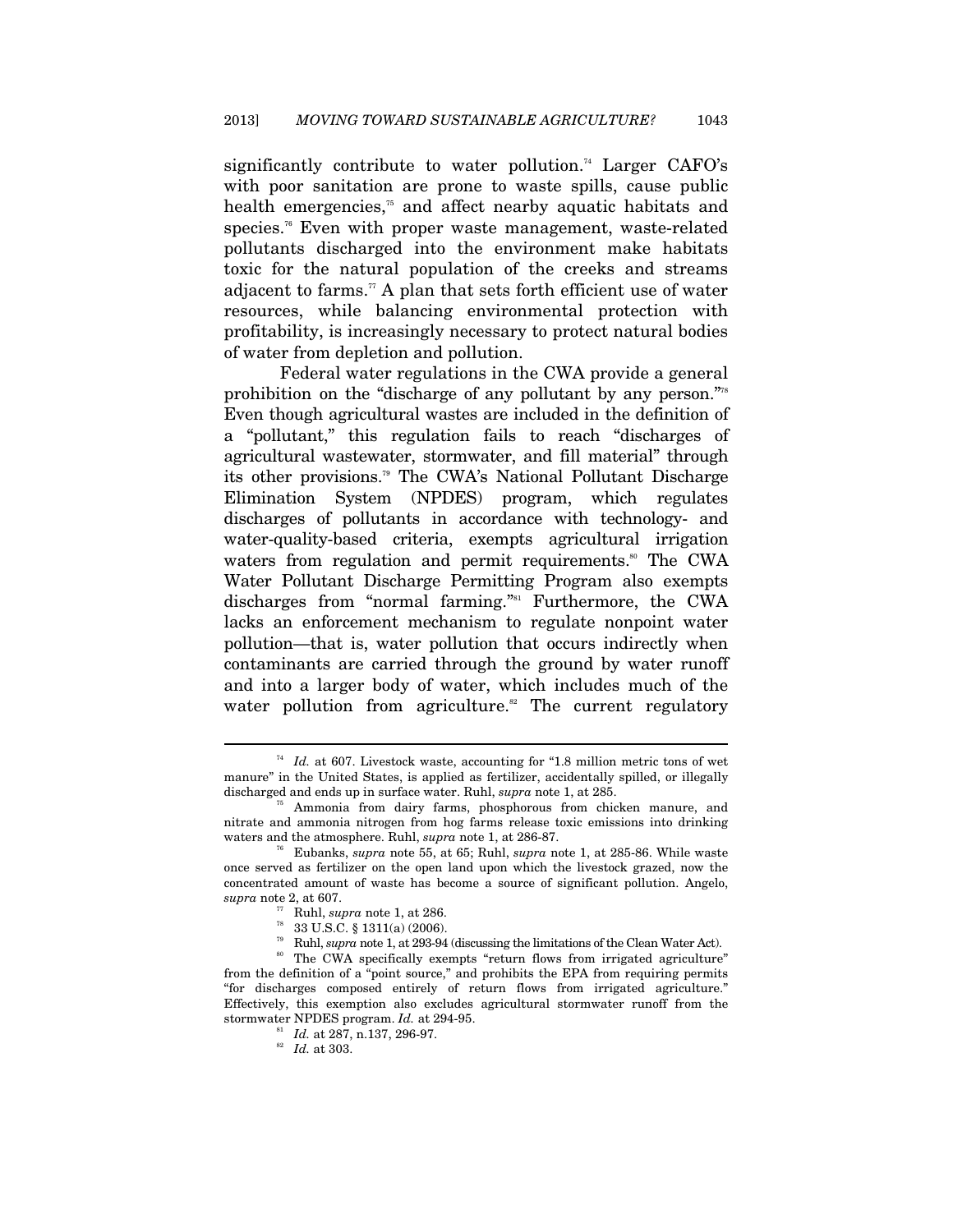approach fails to control the continuing environmental impacts on the quality of the nation's waters.

#### *D. Effect on Biodiversity*

Land use converted to suit agricultural needs has substantially reduced the number of undisturbed lands and pastures, consequentially modifying and even eliminating habitats.<sup>88</sup> Wetlands are the "heart of an ecosystem," with "over 80 percent of species us[ing] aquatic habitats at some point in their life cycle." But by 1997 (after the height of the Green Revolution), 115 million acres of wetlands had been converted for commodity crop production.<sup>84</sup> While these alterations have generally already occurred, there is continual loss of habitat that causes many wildlife species to become more susceptible to predators.<sup>85</sup> Farming practices that integrate predominantly monoculture crops, regular agrochemical application, and consolidation of land use to specific areas have reduced the diversity of habitats, wildlife populations, and species reliance on farmland habitats.<sup>86</sup>

Agriculture also indirectly affects other remote habitats. Harmful gases released from farming activities and fertilizer applications can reach past the immediate confines of the farming operation. Chemicals can also seep into adjacent land and waters.<sup>87</sup> This can negatively impact unintended recipients of the chemical application, such as public drinking water and populations of nontarget species.<sup>88</sup> Agriculture is the cause of 84

 $\stackrel{\textup{83}}{d}$  *Id.* at 275-76. The destruction of wetlands has affected both aquatic and land species, by fragmenting habitats, affecting rates of reproduction, changing patterns of food

sources, and threatening species viability. Eubanks, *supra* note 55, at 58 n.23, 67.<br><sup>85</sup> Ruhl, *supra* note 1, at 275-76.<br>*Id.* at 276. Sedimentation harms aquatic organisms, fertilizer runoff causes eutrophication, killing plants and animals, and pesticides bio-accumulate in the food chain when predators are exposed to pesticides in contaminated food sources. Angelo,  $supra$  note 2, at 608.

<sup>&</sup>lt;sup>87</sup> When harmful gases that are released from farming activities travel to adjacent land and water ecosystems, they create fertilizer deposits, causing "acidification, eutrophication, shifts in species diversity, and effects on predator and parasite systems," as well as affecting salt and mineral concentrations, erosion rates, and aquatic habitats' lifespans. Ruhl, *supra* note 1, at 276-77. Pesticides are not only toxic to targeted species, but they are also dangerous to wildlife that are not the target of application. The pesticides either accidently kill species directly or decrease food production by contaminating the species' habitats, drinking water, and aquatic ecosystems. Eubanks, *supra* note 55, at 64.

<sup>&</sup>lt;sup>88</sup> Agrochemicals reduce species diversity and create "complex effects on ecosystem processes and trophic interactions." Ruhl, *supra* note 1, at 284.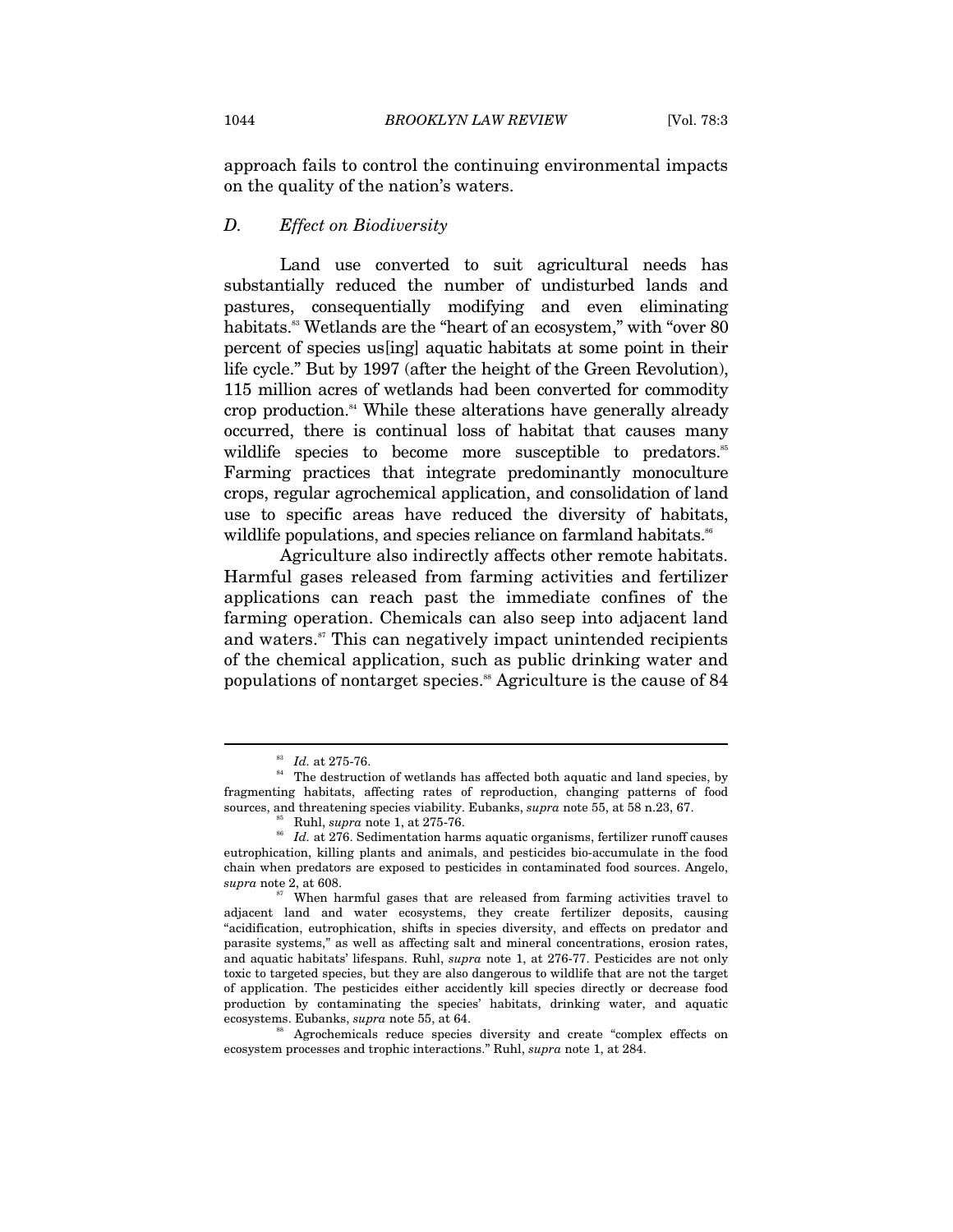percent of endangered or threatened species nationwide,<sup>89</sup> yet Congress rewards profitable commodity crops and structures incentives to support monoculture crops.<sup>90</sup>

As discussed above, federal environmental regulations fail to curtail agriculture's use of pesticides and chemicals. The Endangered Species Act and Wetlands Preservation approaches are limited by "the constitutional property rights . . . and the complexity of assessing the property's ecological significance to a species' survival."91 The Endangered Species Act requires species to be listed as endangered before the Act will enforce any protective measures, and meager support and inadequate funding have limited the Wetlands Reserve Program and Water Quality Incentives Program.<sup>92</sup>

The continuing abuse of the environment, coupled with the lack of a regulatory check on the detrimental effects of agriculture, is accelerating the depletion of the nation's valuable natural land, water, air, and biodiversity. A thoughtful plan that allocates resources efficiently and encourages ecologically sound agricultural practices will help to mitigate existing damage and prevent unnecessary future abuse of the environment.

# II. MITIGATION OF HARMS THROUGH SUSTAINABLE **AGRICULTURE**

Despite the problems listed above, developing agricultural techniques that minimize the dependency on natural resources has the potential to mitigate or halt the harmful effects of the current industrial practices. A sustainable agricultural system would enhance the health of the environment by transitioning society's focus from pure economic efficiency toward a more holistic focus on decreasing consumption habits, integrating species and organisms, increasing biodiversity, maintaining production levels at an appropriate scale, and integrating renewable energy sources.<sup>33</sup> A realistic solution to mend the current lack of regulatory control on the agricultural industry is to persuade local government and l

<sup>&</sup>lt;sup>89</sup> This is caused by pesticide use and "agriculture-driven habitat destruction and fragmentation that . . . make species survival nearly impossible." Eubanks, *supra*  note 55, at 66-67.<br><sup>90</sup> See Schneider, supra note 16, at 943.

<sup>&</sup>lt;sup>91</sup> Adelman & Barton, *supra* note 15, at 26.<br><sup>92</sup> Id. at 27-28.<br><sup>93</sup> Leo Horrigan et al., *How Sustainable Agriculture Can Address the Environmental and Human Health Harms of Industrial Agriculture*, 110 ENVTL. HEALTH PERSP. 445, 446 (2002).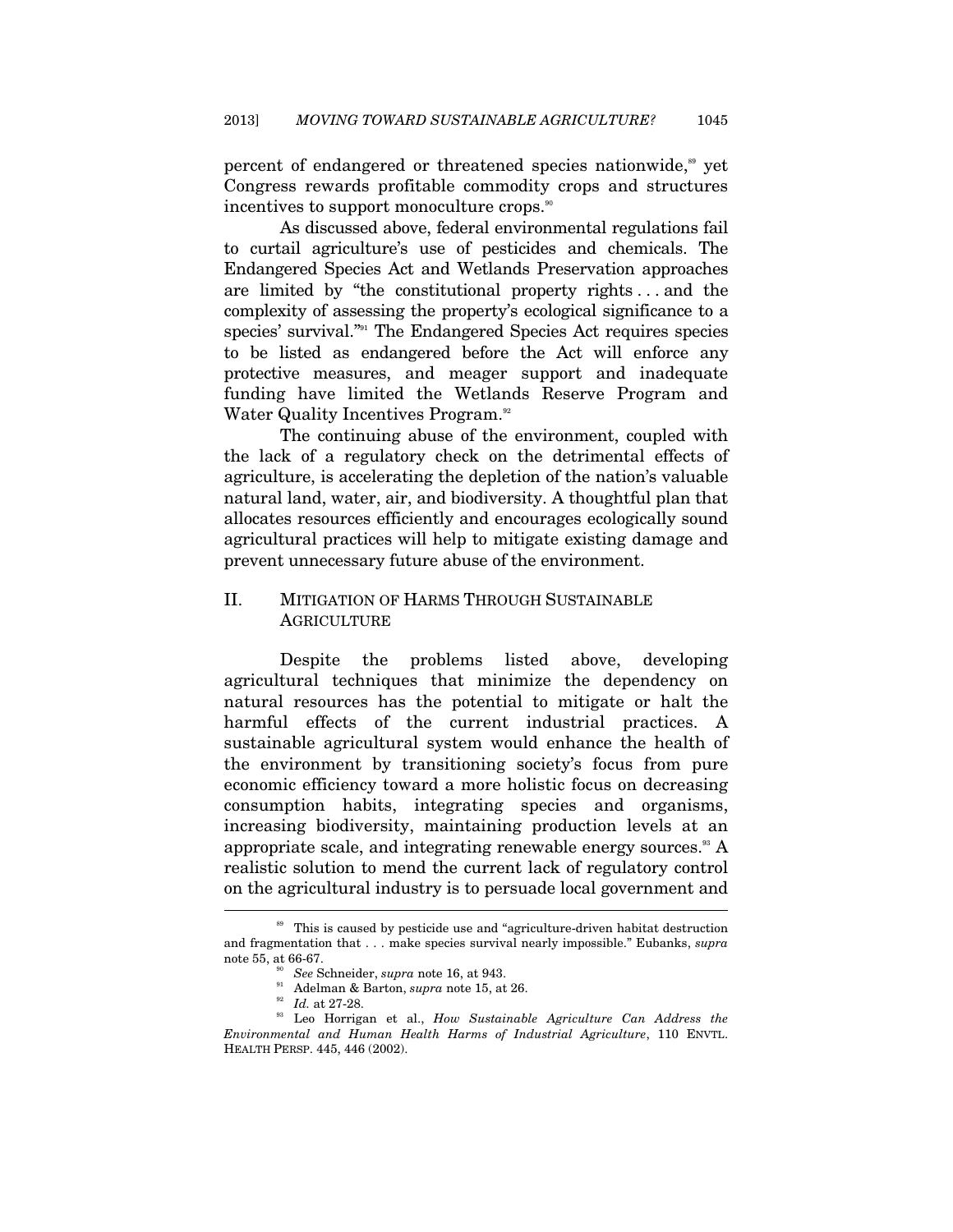community leaders to advocate for farming practices that avoid harmful impacts on land, air, water, and biodiversity.

Sustainable techniques could offer benefits both to the health of land and soils, and to the well-being of the agricultural community. By treating soil as a beneficial living component within an ecosystem and reducing synthetic modifications to the soil's composition, $4$  farmers would treat land and soil as an integral part of nature that must be actively protected. Some practices that are in tune with this vision include natural sources of fertilization from animal waste "rotational grazing"—that is, alternating the grazing location of animals<sup>®</sup>—and ground cover through "sustainable soil management"—that is, using crop and crop residue to rotate on-farm nutrients, which replaces dependency on artificial fertilizers and the use of tillage.<sup>86</sup> Limiting application of nutrients and chemical pesticides to necessary uses and effective amounts is not only environmentally sound, but could also reduce environmental cleanup costs incurred in the future. $\alpha$ <sup>97</sup> Further, tailoring farming methods to the unique diversity and characteristics of the soil based on soil tests that can help ensure that soil will be fertile for future generations of  $\mathrm{farmers.}^{\mathrm{ss}}$ 

Sustainable farming practices must be implemented to prevent further deterioration of the environment. Reduced reliance on fossil fuels through the use of bioenergy and efficient energy practices can help minimize agriculture's effect on climate change.<sup>99</sup> Direct reduction in Greenhouse gas  $(GHG)$ emissions can also be achieved through strategies "such as changes in tillage, fertilizer application, livestock diet formulation, and manure management."100 The quality of the air itself would improve from limiting pesticide use and, instead, using preemptive approaches to pest management—that is, by

<sup>&</sup>lt;sup>34</sup> EARLES, *supra* note 18, at 3; Horrigan et al., *supra* note 93, at 446.<br><sup>35</sup> Horrigan et al., *supra* note 93, at 452.<br><sup>36</sup> EARLES, *supra* note 18, at 3.<br><sup>37</sup> See Horrigan et al., *supra* note 93, at 452-53 (introd that increase sustainability, and then placing the comparison between industrial and % sustainable methods through the lens of a costs-benefit analysis).<br>
<sup>98</sup> EARLES, *supra* note 18, at 3-4.<br>
<sup>99</sup> Smith, *supra* note 6, at 499-500.<br>
<sup>100</sup> Id. at 499. For a comprehensive overview of practices and technol

mitigate GHGs, see *id.* at 499, 505-11 (explaining cropland management, grazing land management, pasture improvement, management of organic/peaty soils, restoration of degraded lands, livestock management, manure management, and bioenergy).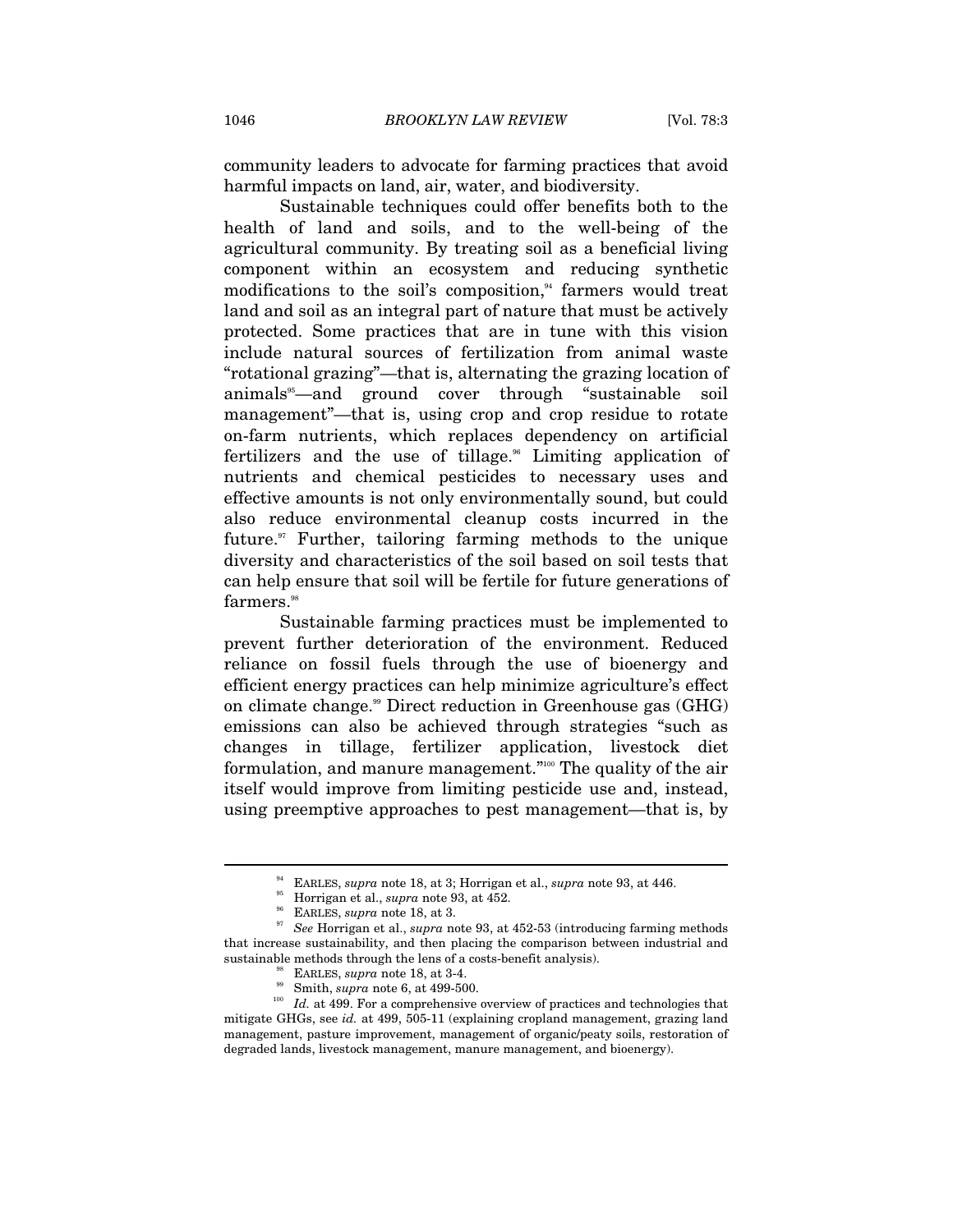maintaining "biologically active soil" and habitats.<sup>101</sup> This would "restore and enhance pest-predator balances" and decrease reliance on pervasive chemical interventions.102 Incorporating these practices, which minimize the GHG emissions and artificial chemicals released into the air, into a comprehensive plan that endorses sustainable agriculture would better equip famers to farm in an ecologically responsible manner.

Farming techniques that minimize massive water consumption and the movement of chemical contamination and sediment into larger bodies of water can promote increased water quality. Nutrient-absorbing crops, known as "catch" crops" or "cover crops," can prevent nutrients from being leached into surrounding soils.103 Perennial crops can buffer the farming area to prevent water runoff and erosion.<sup>104</sup> Irrigation methods can be structured to optimize nutrient absorption and prevent leaching into surrounding areas.105 Using nature's available protective mechanisms and focusing on the "biologically active humus complex"106 can reduce water consumption and pollution without requiring artificial intrusions to the ecosystem's integrative mechanisms.

Since the nature of agriculture is context-specific, sustainable strategies must be adapted to the individual characteristics of an agricultural system—namely, the location, social context, and traditional land management—to evaluate the appropriate management system.<sup>107</sup> An increased effort to integrate and attract a variety of organisms in a certain location could better maximize biodiversity.<sup>108</sup> Further, reserving specified lands for "permanent plantings or long-term rotations" and replacing monocrops with planting arrangements that integrate diverse crops will ensure that biodiversity is maintained.109 Individual populations of valuable organisms can be supported through the use of "hedgerows, insectary plants, cover crops, and water reservoirs."110 A detailed planning process addressing the distinctive needs of the farm's

<sup>101</sup> EARLES, *supra* note 18, at 4. 102 *Id.*

<sup>103</sup> *Id.*

<sup>104</sup> *See id.*

<sup>&</sup>lt;sup>106</sup> *Id.* 206 *Id.* 107 *See Smith, supra* note 6, at 499.<br><sup>108</sup> *See EARLES, supra* note 18, at 5. 109 *Id. Id. Id.*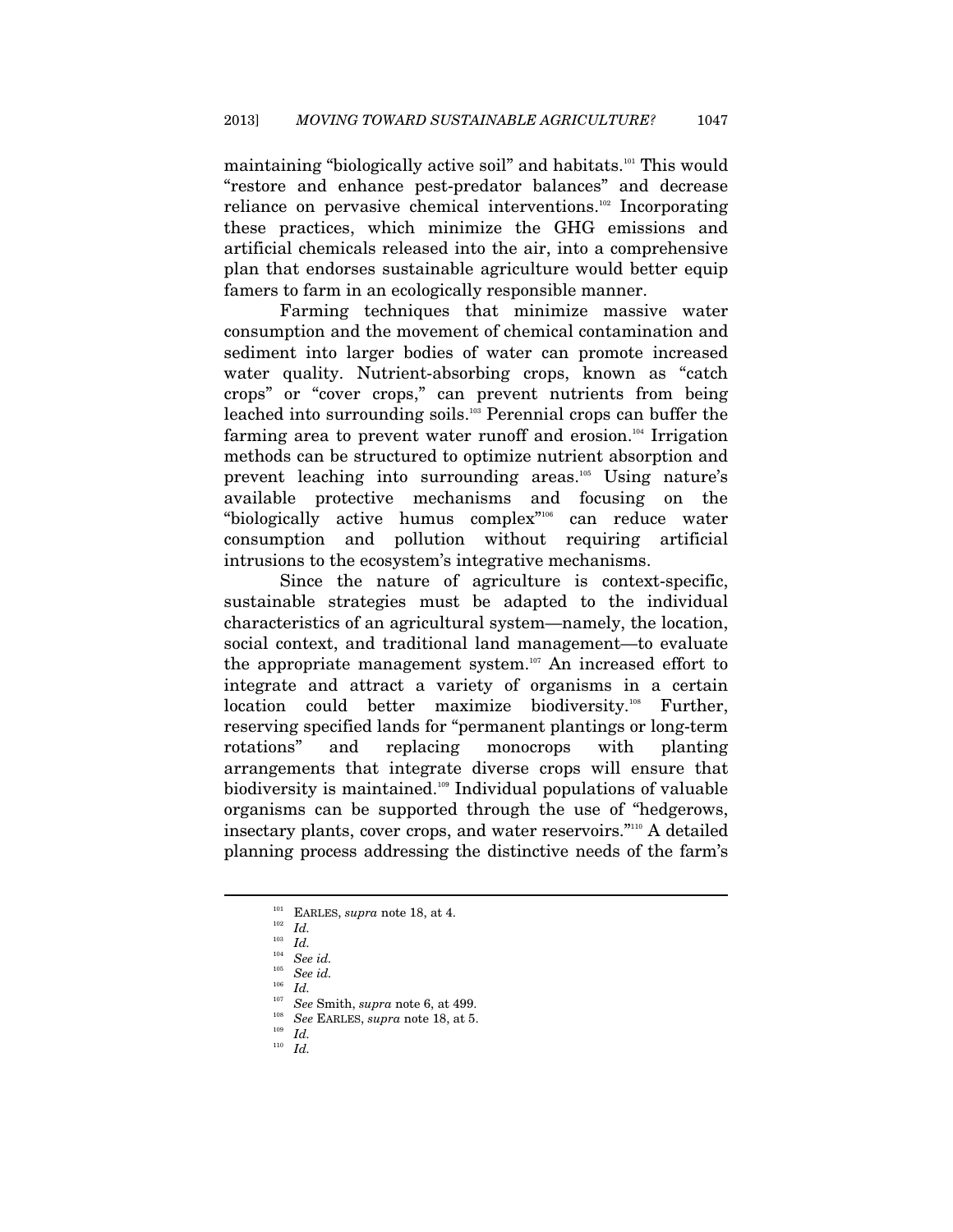neighboring ecosystems would produce better practices that curb the negative impacts of current industrial agriculture.

The intrusive modifications to natural resources and ecosystems are causing severe environmental repercussions to the earth's natural processes.<sup>111</sup> Due to the large-scale consumption of resources that are nonrenewable or that are being consumed at a rate faster than regeneration allows, these agricultural practices cannot last.<sup>112</sup> Regulating entities must encourage the agricultural industry to integrate available sustainable techniques in the manner that is most beneficial and appropriate for its site-specific context. The continually expanding and evolving list of environmental harms calls for an urgent transformation in farming practices tailored to each unique farming community.

# III. PRECONDITIONS FOR SUCCESSFUL SUSTAINABLE PLANNING

Land use and land development have recognized the growing need for sustainability. In what became known as the "[S]mart [G]rowth [M]ovement"—a reaction to urban sprawl<sup>113</sup>—municipalities began to recognize that current development strategies are "fiscally wasteful, competitively unwise, environmentally damaging, and racially and socially divisive."114 Therefore, they began to engage in a process to strategically develop more efficient uses of available land.

Land use planning refers to a branch of public policy that encompasses various disciplines that seek to order and regulate the use of land[,] . . . [and] "means the scientific, aesthetic, and orderly disposition of land, resources, facilities and services with a view to securing the physical, economic and social efficiency, health and well-being of urban and rural communities."<sup>115</sup>

Generally, land use planning involves zoning decisions by local governments regarding permissible uses of land, existing

 $111$  *See Ruhl, supra* note 1, at 274 (listing the following environmental harms: "(1) habitat loss and degradation; (2) soil erosion; (3) water resources depletion; (4) soil salinization; (5) chemical releases; (6) animal waste disposal; (7) water pollution; and

<sup>(8)</sup> air pollution.").<br>
<sup>112</sup> *See* Horrigan et al., *supra* note 93, at 445-46.<br>
<sup>113</sup> CALLIES, *supra* note 24, at 677, 681.<br>
<sup>114</sup> *Id.* at 681.<br>
<sup>115</sup> ALBERTA URBAN MUNICIPALITIES ASS'N, SUSTAINABLE LAND USE PLANNING ANALYSIS AND RECOMMENDATIONS 3 (2007) (quoting Canadian Inst. of Planners, *About Planning: What Planners Do*, http://www.cip-icu.ca/english/aboutplan/what.htm (last visited Apr. 30, 2007)) [hereinafter AUMA, SUSTAINABLE LAND USE PLANNING].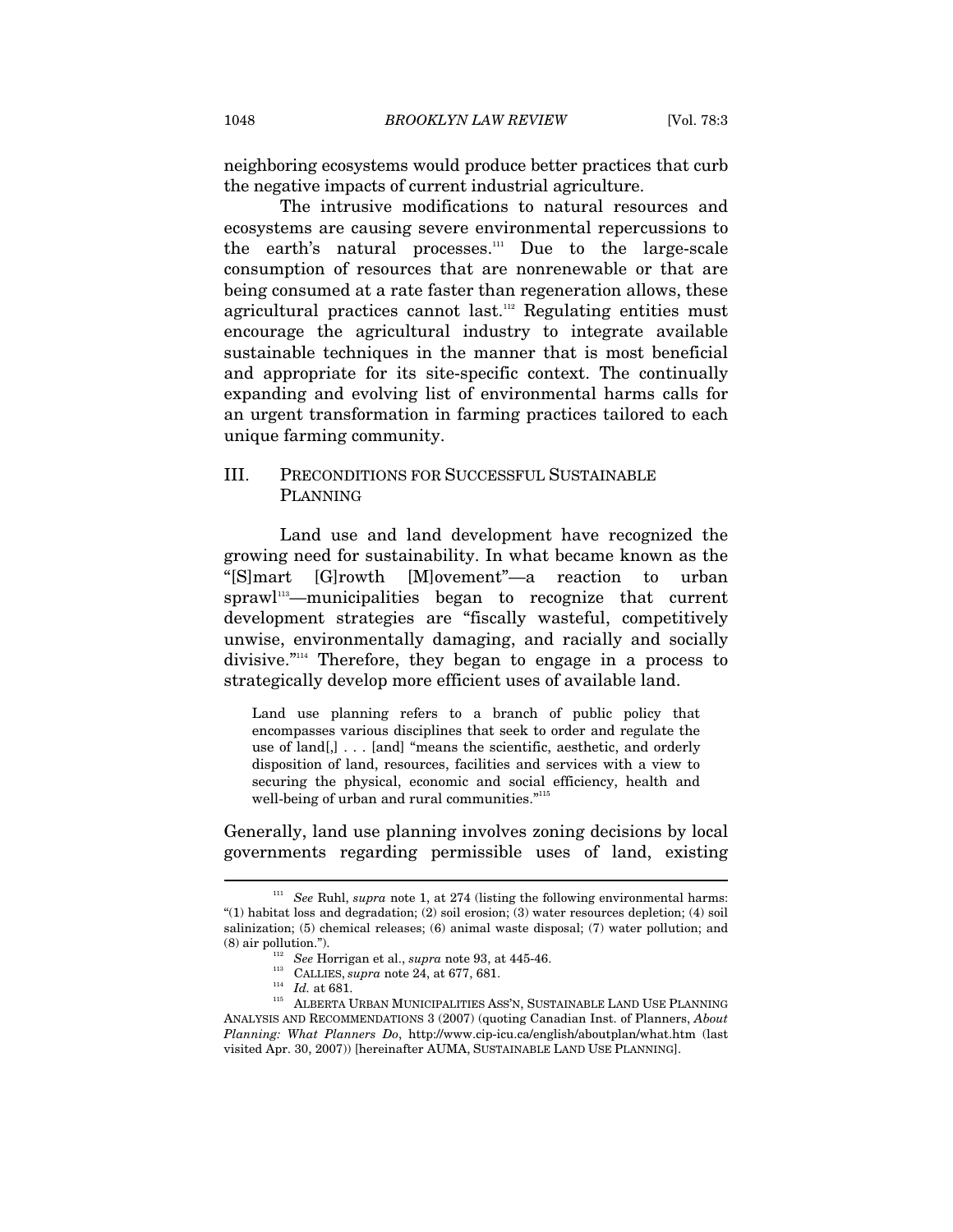infrastructure, and open space with both economic and environmental considerations. A well-created comprehensive plan that considers a variety of techniques and designs could produce communities successful in implementing an efficient development model.<sup>116</sup>

Studies on land use planning have recently focused on sustainability—that is, research into techniques and conditions necessary for successful sustainable land use and development. A sustainable land use plan requires the participants in the zoning decision-making process to recognize that natural resources are finite and to balance the various land uses within this limit.<sup>117</sup> In the case of the farming industry, a sustainable land use plan has the potential to remedy the inefficient and irresponsible use of farmland and to prevent future use from falling into the same problems.<sup>118</sup>

Land use planning can promote sustainable development by incorporating a thorough analysis within the planning stages.119 The general requirements important to a comprehensive sustainable land use plan will be applied to sustainable agriculture in Part IV. Maria Manta Conroy and Philip R. Berke's study of sustainable development plans provides a useful framework, identifying the key preconditions necessary for a successful execution: the planning process, integrating sustainable development into the plan's organization, and a state-planning mandate.<sup>120</sup>

 $\overline{a}$ 

*Development Plan? An Analysis of Factors that Influence Principles of Sustainable Development*, 36 ENV'T & PLAN. A 1381, 1382 (2004) (land use planning can involve analyses of optimal participatory forms, how resources are allocated and used, the collaboration with other local plans, and the "the role of state planning mandate designs.").<br><sup>120</sup> Cf. DEUTSCHE GESELLSCHAFT FÜR INTERNATIONALE ZUSAMMENARBEIT

(GIZ) GMBH, LAND USE PLANNING: CONCEPTS TOOLS AND APPLICATIONS 107 (Babette Wehrmann ed., 2011), *available at* http://www2.gtz.de/dokumente/bib-2011/giz2011- 0041en-land-use-planning.pdf [hereinafter GIZ, LAND USE PLANNING] (listing the following preconditions: "[f]reedom of assembly, opinion and expression; [e]xisting need and demand for land use planning; [p]olitical will to define land uses in a transparent and participatory way; [w]illingness of all stakeholders to discuss together the

<sup>116</sup> *See* CALLIES, *supra* note 24, at 713 (citing Golden v. Planning Bd. of Town

of Ramapo, 285 N.E.2d 291 (N.Y. 1972)).<br><sup>117</sup> AUMA, SUSTAINABLE LAND USE PLANNING, *supra* note 115, at 3.<br><sup>118</sup> *See* Edward J. Jepson Jr., *The Conceptual Integration of Planning and Sustainability: An Investigation of Planners in the United States*, 21 ENV'T & PLAN. C: GOV'T & POL'Y 389, 406-07 (2003) (discussing the degree of uncertainty to which a planner's dedication to sustainable elements affects the ultimate success of sustainable goals, but "[t]o the extent that this recognition—of the need for planning to combine the widespread participation of an educated and informed citizenry with the substantive contribution of planning professions—continues and grows, sustainable development stands to become an increasingly important force for change among US communities."). 119 Maria Manta Conroy & Philip R. Berke, *What Makes a Good Sustainable*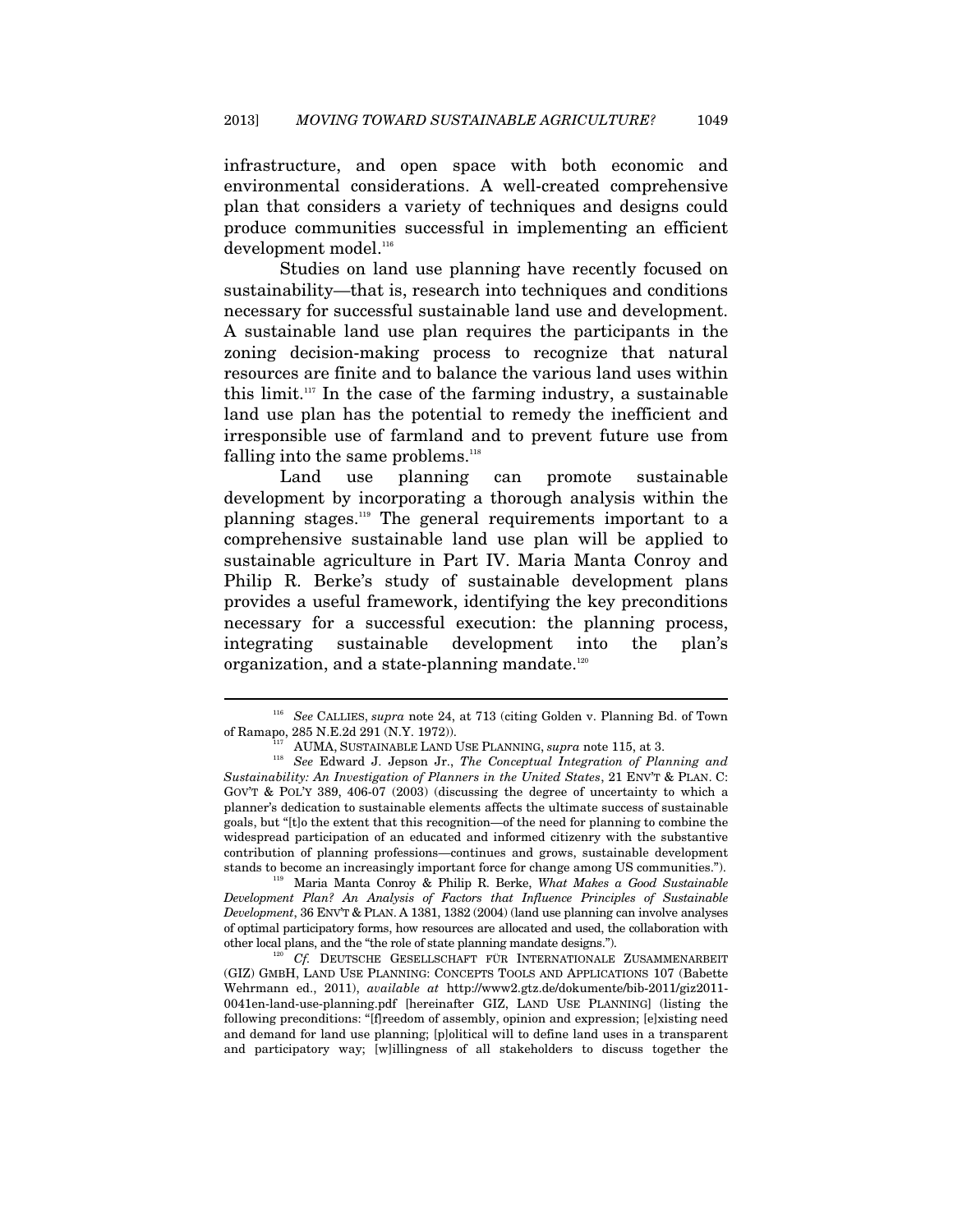#### *A. The Planning Process*

Given the growing demands on finite resources and significant environmental harms, it has become increasingly crucial to consider new approaches to land use planning.121 To successfully implement sustainable development schemes that efficiently use natural, cultural, and economic resources without heightening "vulnerability to natural disturbances," developers must engage in a coordinated planning process.<sup>122</sup> Conroy and Berke emphasize the role of the community in a process where both planners and citizens collaborate.<sup>123</sup> The ideal approach involves a "genuine exchange of needs, ideas, responsibilities, and control in the planning process."124 All stakeholders and decision makers who are involved in or affected by the plan must be identified<sup>125</sup> and engaged in a "dialogue about the community's vision, core values, and goals."126 This stage requires local political support, participation effort, and resource commitment to ensure that the needs of all involved parties are adequately addressed and that those parties will continue to be involved in implementing the plan. $127$ 

#### 1. Local Political Support

Local political support for sustainable development during the planning stages is directly correlated to the public reaction to the resulting plan.128 To gather approval for sustainable development, sustainability must be emphasized as one of the plan's broad concepts during the planning process.<sup>129</sup> Accountability tied to a specific department is crucial to

optimum sustainable use of land and other resources, including high-ranking politicians, public authorities and private investors; [l]egal security and rule of law to ensure that all parties stick to the land use plan; [i]ntegration of land use planning into % official institutions and structures, resulting in legally binding land use plans").<br>
<sup>121</sup> AUMA, SUSTAINABLE LAND USE PLANNING, *supra* note 115, at 32.<br>
<sup>122</sup> *Id.*<br>
<sup>123</sup> Conroy & Berke, *supra* note 119, at 1382.<br>
<sup></sup>

MUNICIPAL SUSTAINABILITY PLANNING 6 (June 2006) [hereinafter AUMA, MUNICIPAL

SUSTAINABILITY PLANNING].<br><sup>127</sup> Conroy & Berke, *supra* note 119, at 1384-86.<br><sup>128</sup> *Id.* at 1384; *see also Jepson, supra* note 118, at 389 (arguing that "local authorities" must be involved in the planning process to ensure success).

<sup>129</sup> Conroy & Berke, *supra* note 119, at 1384.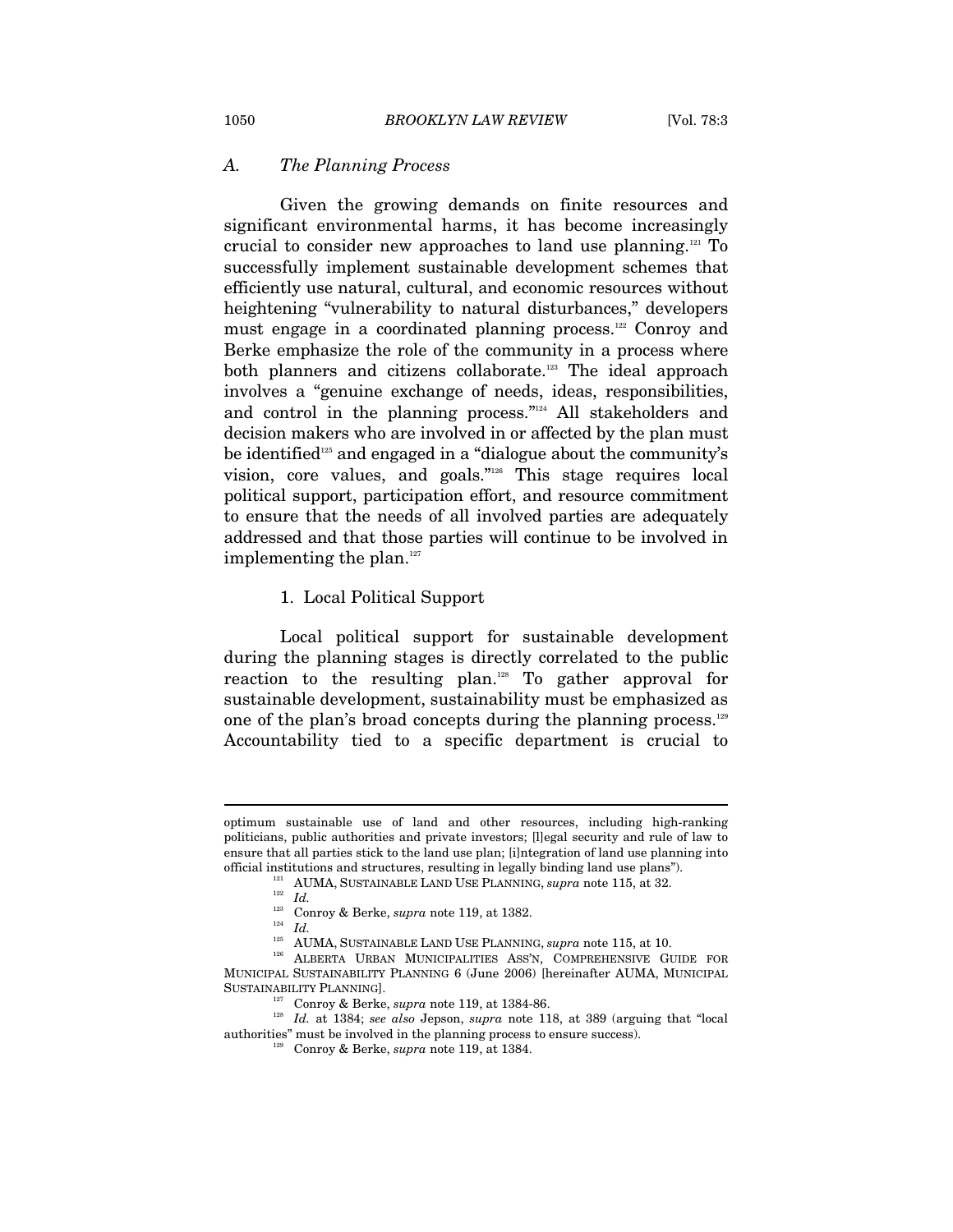prevent ambiguous control and organization.130 When multiple departments are responsible for planning, there is weaker coordination, conflicting decisions, and slow progress.131 This limits the opportunity for citizen participation and affects accountability for the planning decisions.<sup>132</sup> The local leaders must fully understand and commit to their responsibilities to resolve problems that arise, and also allocate adequate financial support and personnel for implementation.<sup>133</sup> Therefore, the local government should consult citizens at each stage of the process and form a group of community leaders to assist in gathering resources and implementing the plan.134

#### 2. Participation

Similarly, early public participation must encompass a wide range of interests to guarantee public support for the ensuing plan.135 Citizen involvement in the planning process translates into support for the plan, increasing the likelihood that specific provisions relating to sustainability will be successful.<sup>136</sup> Identification of the planning and decision-making criteria can facilitate dialogue among various interest groups and the development of common goals and options.137 An engaged community that has the opportunity to develop a vision or provide feedback will be more likely to agree to, embrace, and own the plan.<sup>138</sup> Continued community engagement must also be maintained to ensure compliance with a bottom-up approach to the sustainability model, requiring equal empowerment and full information.139 The planner's goal must be to facilitate community planning and

<sup>130</sup> Tüzin Baycan-Levent & Peter Nijkamp, *Planning and Management of Urban Green Spaces in Europe: Comparative Analysis*, 135 J. URB. PLAN. & DEV. 1, 8 (2009).<br>
<sup>131</sup> *Id.* at 9.<br>
<sup>132</sup> *Id.* AUMA, MUNICIPAL SUSTAINABILITY PLANNING, *supra* note 126, at 13.

 $^{134}$  See id. at 5.<br>
Conroy & Berke, *supra* note 119, at 1385.<br>  $^{135}$  Baycan-Levent & Nijkamp, *supra* note 130, at 9; *see also* ROBERT H. FREILICH ET AL., FROM SPRAWL TO SUSTAINABILITY: SMART GROWTH, NEW URBANISM, GREEN DEVELOPMENT AND RENEWABLE ENERGY 48 (2d ed. 2010) ("Public involvement is essential. It will often prevent the kind of planless implementation too often found in communities when action is precipitated without participation from the landowners and the public."). 137 AUMA, SUSTAINABLE LAND USE PLANNING, *supra* note 115, at 11-12.<br><sup>138</sup> AUMA, MUNICIPAL SUSTAINABILITY PLANNING, *supra* note 126, at 27. Conroy & Berke, *supra* note 119, at 1385.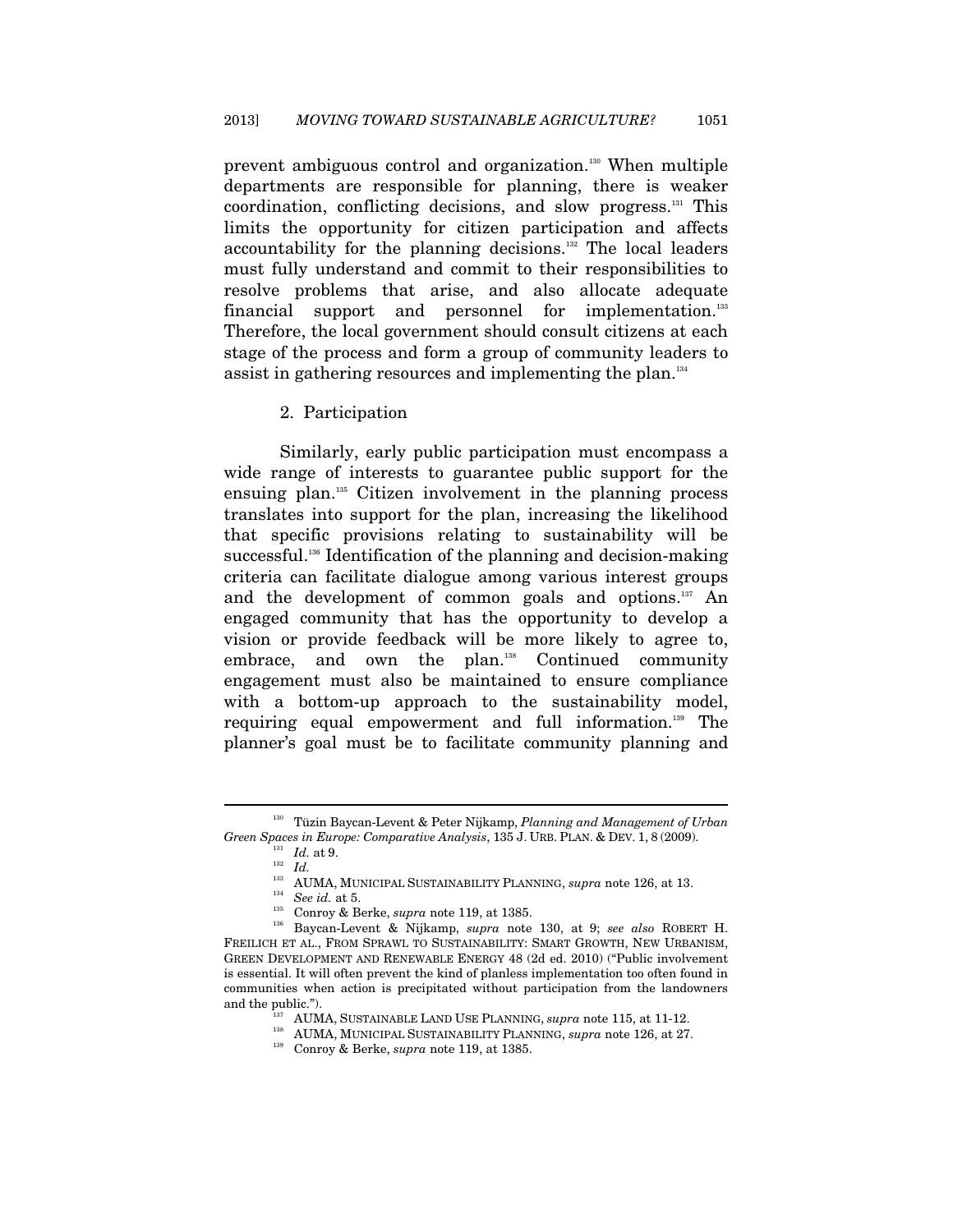action rather than to act as the lone decision maker, with the consequential outcome representing the community's interests.140

While sustainability requires an international effort to limit national levels of resource consumption, effective planning and action at the local level must address the difficulty of eliminating overconsumption and committing to sustainable development goals.<sup>141</sup> As David Satterthwaite argues in his study with the World Health Organization on Sustainable Development, "there is little evidence of national governments setting up the regulatory and incentive structure to ensure that the aggregate impact of the economic activities within their boundaries and their citizens' consumption is not transferring environmental costs to other nations or to the future."142 But broader, localized participation can create a positive impact and increase support for sustainable aspects of the plan as long as the participation represents all stakeholders and is balanced.143 Community self-determination is required "since centralised decision-making structures have difficulty in implementing decisions which respond appropriately to such diversity."<sup>144</sup> Collaboration between the local community, businesses, authorities, and volunteer groups can assist in furthering sustainability initiatives.<sup>145</sup>

#### 3. Resource Commitment

Adequate and appropriate resources must be committed for the longevity of the plan. The difficulty with sustainable development plans is that sustainability requires long-term goals, during which resources are often exhausted.146 By focusing on the local needs and desires of the community, the involved members can engage in long-term sustainability planning with an improved understanding of sustainability issues and create more viable solutions.<sup>147</sup>

<sup>&</sup>lt;sup>140</sup> Id. (explaining that interests will be based on *who* participates ("breadth") and the *extent* to which participants can affect the final outcome ("depth") through a participatory process). 141 David Satterthwaite, *Sustainable Cities or Cities that Contribute to* 

*Sustainable Development?*, 34 URB. STUD. 1667, 1683, 1685 (1977). 142 *Id.* at 1684. 143 *See* Conroy & Berke, *supra* note 119, at 1394; *see also* GIZ, LAND USE

PLANNING, *supra* note 120, at 106-08 (arguing that participation in land use planning % increases both investment in the development and participation in the execution phase).<br>
<sup>144</sup> Satterthwaite, *supra* note 141, at 1683.<br>
<sup>145</sup> Baycan-Levent & Nijkamp, *supra* note 130, at 9.<br>
<sup>146</sup> Conroy & Berke, *su*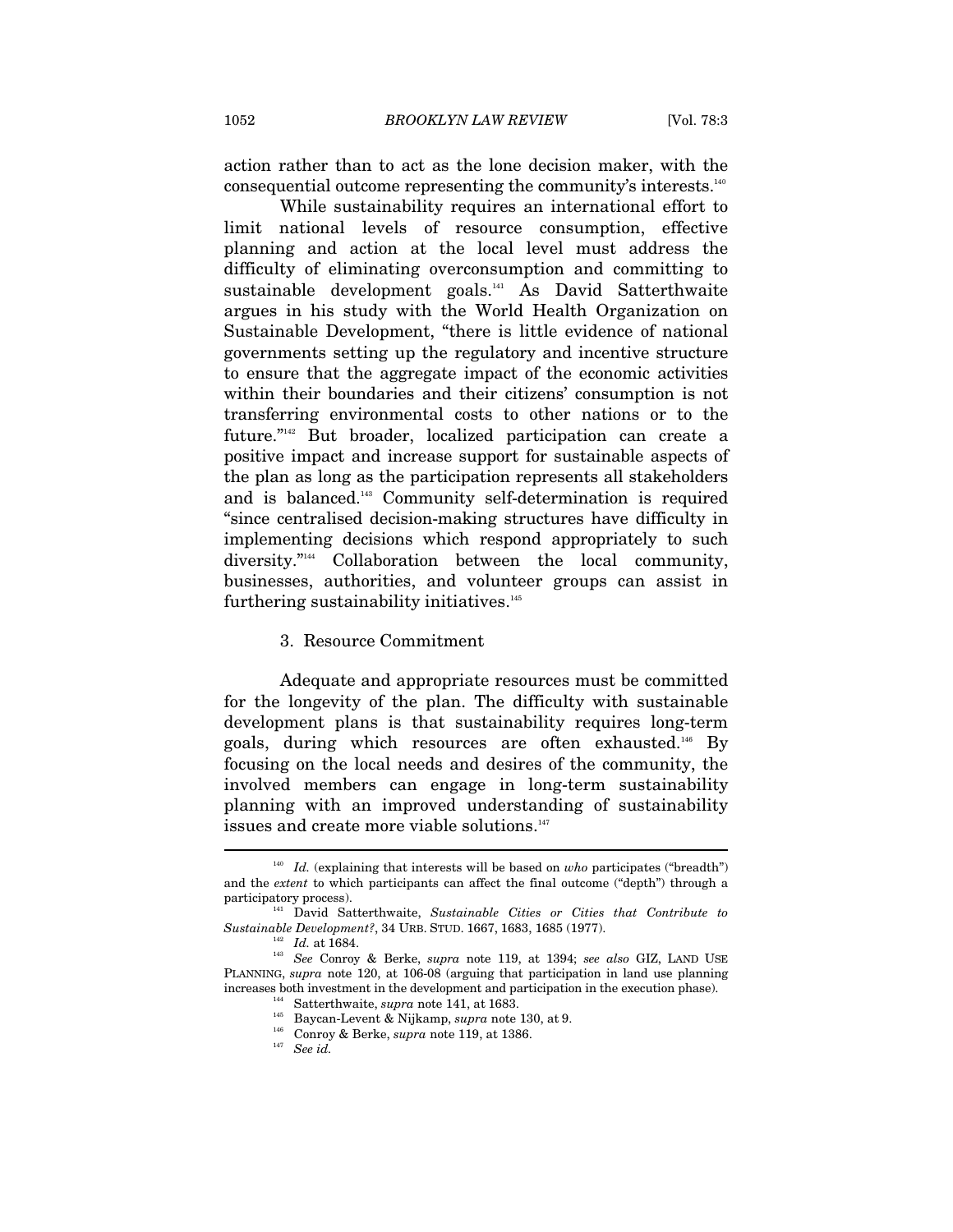For sources of local resources and support, an assessment of existing land use, economic, social, and biophysical conditions can reveal accessible supplies.<sup>148</sup> Information and financial resources are required to integrate sustainability into local planning.<sup>149</sup> While affluent communities have more resources to execute sustainable plans, research shows that the income level does not determine whether a plan is actually sustainable.150 Instead, some affluent communities can be exclusive and negatively affect sustainability.151 Further, population growth due to development pressures has a greater influence on sustainable development.<sup>152</sup> The resources existing in the community should be evaluated without regard to the affluence of the community.

# *B. Integrating Sustainable Development into the Plan's Organization*

Once the focus on sustainability is integrated into the broad scheme of the plan, the community can become familiar with the concept and acknowledge sustainability as the goal.<sup>153</sup> As planners are insufficiently familiar with the practical implementation of broad concepts, incorporating sustainability can be an insignificant factor.154 Idealistic standards serve as a good starting point, but are ineffective when too abstract and imprecise.155 Nonetheless, once the concept is commonly

<sup>148</sup> AUMA, SUSTAINABLE LAND USE PLANNING, *supra* note 115, at 15. 149 Conroy & Berke, *supra* note 119, at 1387; *see also* TERRESTRIAL CARBON GRP., PRECONDITIONS TO PROMOTING THE SUSTAINABLE USE OF LAND: ENGAGING THE PRIVATE SECTOR: BRIEFING PAPER FOR THE UNITED NATIONS' SECRETARY GENERAL'S HIGH LEVEL PANEL ON GLOBAL SUSTAINABILITY 4 (Jan. 2011), *available at*  http://www.heinzctr.org/TCG\_files/TCG%203B%20Private%20Sector%20and%20Sustai nable%20Land%20Use%20110201.pdf (considering the relevant market preconditions necessary for sustainable land use: "Ongoing returns more than sufficient to outweigh initial investments[,] [u]nderstanding of how to deliver sustainable land use[,] [c]lear, long term demand[,] [a] rightful and credit worthy counterparty[,] [e]nforceable sale and purchase contracts[,] [s]table operating environment[,] [c]onsistent land use regulatory requirements and [c]lear mechanism for implementation and trade including rights to trade.").<br>
<sup>150</sup> Conroy & Berke, *supra* note 119, at 1388.<br>
<sup>151</sup> *Id.*<br>
<sup>152</sup> *Id.*<br>
<sup>152</sup> *Id.* at 1387.

<sup>153</sup> *Id.* at 1387. 154 *Id.* at 1393; *see, e.g.*, Jepson, *supra* note 118, at 389 (noting that the level of integration of sustainability goals depends on "the planners' academic background, the state public policy context in which they work, and their general level of support for the concept.").

<sup>155</sup> Ellie Carroll, *Twenty-Five Years in the Making: Why Sustainable Development has Eluded the U.N. and How Community-Driven Development Offers the Solution*, 32 HOUS. J. INT'L L. 545, 583 (2010).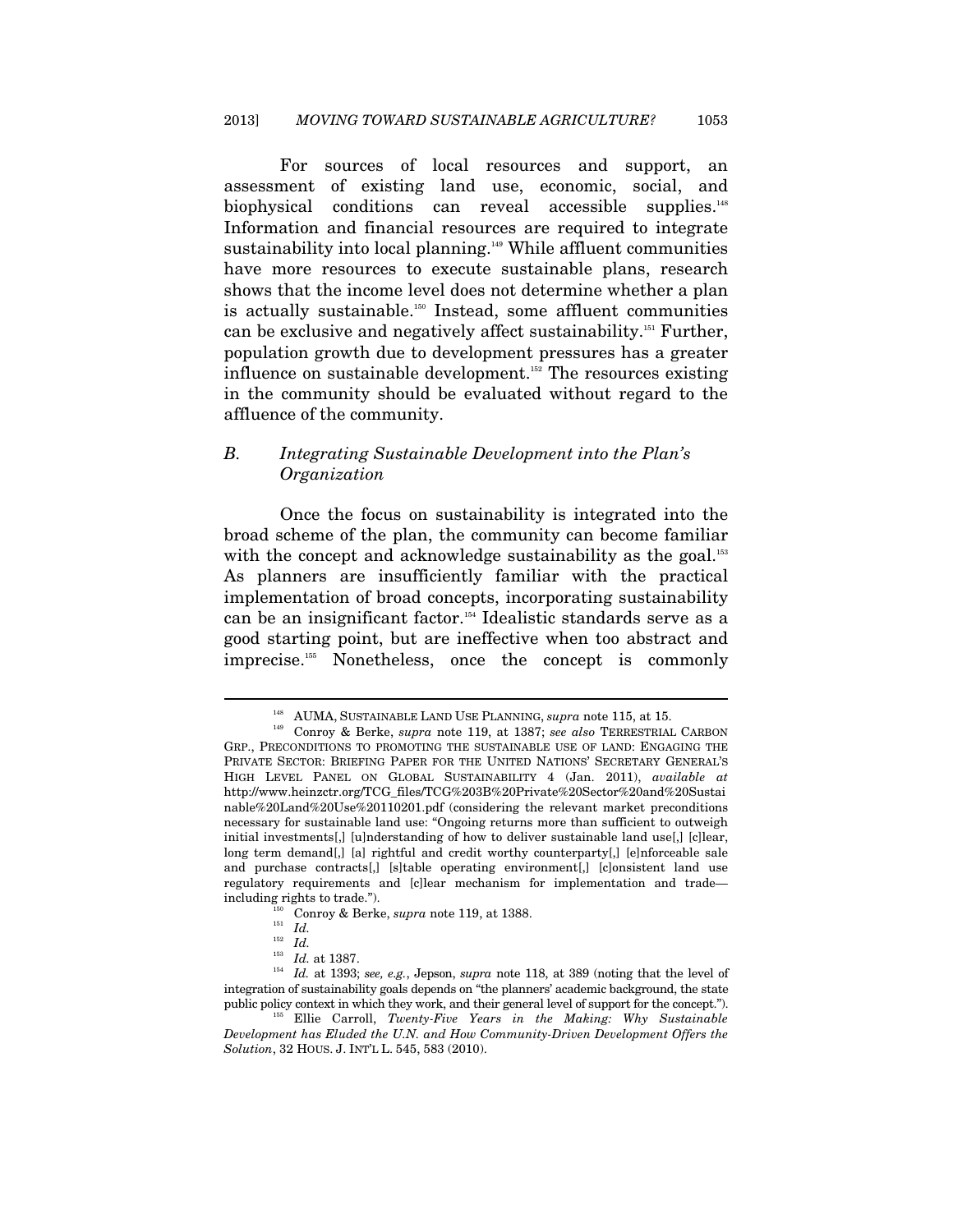understood,156 a "vision-led process" in which the goal of sustainability is endorsed can invoke community energy, enthusiasm, and contribution of time and effort.<sup>157</sup>

Accordingly, in land use controls, development proposals must be predictable, and developers' intentions must be transparent and understood by the community.158 Because sustainability is a broadly interpreted concept, the community may have a difficult time grasping the overarching scheme without specific, comprehensible development criteria.<sup>159</sup> Instead of proposals for a sudden, complete change of the system, $160$  the transition should be an ongoing progression that involves an engaged community. Specific decision-making problems can be targeted through a process called "backcasting"—brainstorming the desired outcome of sustainability and then identifying how to achieve that outcome.161 While prioritizing certain criteria in a planning process facilitates effective implementation, standards should be tailored specifically to the local community<sup>162</sup> and should depend on its norms and values.<sup>163</sup>

Sustainability efforts must incorporate "social, cultural, environmental, economic, and governance" dimensions—also known as the five dimensions of sustainability—and emphasize two necessary goals: "governance structures that are participative and inclusive" and "economic sustainability."164 If a strong governance system is not possible, the development must exercise the community's wealth and knowledge in "inclusive decision making processes" to emphasize participation and prevent feelings of exclusion and resentment.<sup>165</sup> Economic contributions must also integrate the five dimensions of sustainability and meet all social needs, a culture that fosters creativity and innovation, and a respect for "natural laws and  $\overline{\phantom{a}}$ 

<sup>156</sup> AUMA, MUNICIPAL SUSTAINABILITY PLANNING, *supra* note 126, at 26. 157 *Id.* at 13. 158 Julian Conrad Juergensmeyer & Thomas E. Roberts, *Growth Management and Smart Growth*, *in* LAND USE PLANNING AND DEVELOPMENT REGULATION LAW 473- 74 (2d ed. 2007). 159 Daniel R. Mandelker, *Fred Bosselman's Legacy to Land Use Reform*, 17 J.

LAND USE & ENVTL. L. 11, 17 (2001). 160 *Id.*

<sup>&</sup>lt;sup>161</sup> AUMA, MUNICIPAL SUSTAINABILITY PLANNING, *supra* note 126, at 13.<br><sup>162</sup> Baycan-Levent & Nijkamp, *supra* note 130, at 9.<br><sup>163</sup> Holger Wallbaum et al., *Prioritizing Sustainability Criteria in Urban Planning Processes: Methodology Application*, 137 J. URB. PLAN. & DEV. 20, 25-26 (2011). 164 AUMA, MUNICIPAL SUSTAINABILITY PLANNING, *supra* note 126, at 11. The

*Alberta Urban Municipalities Association Guide for Sustainable Municipal Planning* provides a comprehensive framework for land use development that considers effects on the environment.<br> $\frac{165}{165}$  *Id.* at 12.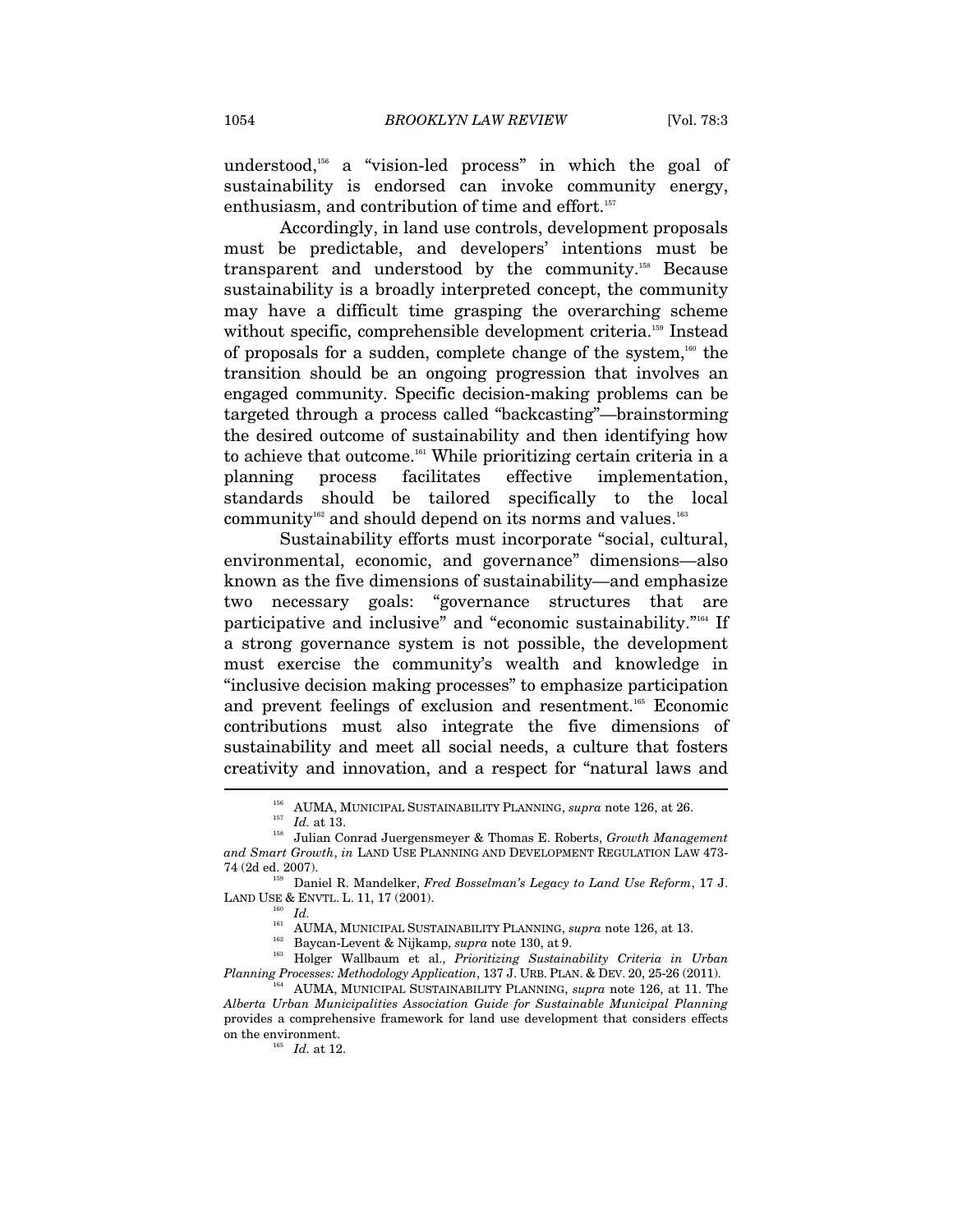environmental constraints."166 Emphasis on sustainability in this regard ensures the practical applicability of a "development that meets the needs of the present without compromising the ability of future generations to meet their own needs."167

Sustainability must continually be integrated, not only at the planning stages, but also throughout the execution of the plan. The planner can play a crucial role in public policy development by implementing a reporting system to ensure they are notified about condition changes and to identify appropriate responses.168 Still, leaders should maintain staff and citizen involvement with educational opportunities and participation by empowering citizens to contribute in decisionmaking processes.169 Continued support can be maintained by highlighting achievements in annual reports and newsletters that are transparent, complete, and material. $170$ 

### *C. State Planning Mandate*

States that mandate local planning produce higher quality local plans.171 In fact, a state planning mandate is the most significant factor in determining the likelihood of success of sustainable development plans.172 By creating minimum standards of sustainability, specific plan elements and local plan content can be analyzed and fashioned to suit those standards, and they can ensure the local political agenda considers and implements sustainability-related policies.<sup>173</sup> Regulating land use at the national and regional levels is less effective, since land use is generally context-specific.<sup>174</sup>

Local experimentation has proved inefficient. Evaluations and revisions of traditional land use laws only occur sporadically, staff and funds necessary to incorporate new

 $\begin{array}{ll} \frac{166}{167} & Id. \\ \frac{167}{161} & Id. \text{ at } 11. \end{array}$ 

<sup>&</sup>lt;sup>168</sup> Jepson, *supra* note 118, at 393.<br><sup>169</sup> AUMA, MUNICIPAL SUSTAINABILITY PLANNING, *supra* note 126, at 44; *cf.* Peter Laban, *Accountability and Rights in Right-based Approaches for Local Water Governance*, 23 WATER RESOURCES DEV. 355 (2007) (discussing the need for accountability in development projects and introducing a "right to water" to empower community action to engage in water resource management).<br>
<sup>170</sup> AUMA, MUNICIPAL SUSTAINABILITY PLANNING, *supra* note 126, at 44.<br>
<sup>171</sup> Conroy & Berke, *supra* note 119, at 1387.<br>
<sup>172</sup> *Id.* at 1394.

<sup>174</sup> *See* Sara C. Bronin, *The Quiet Revolution Revived: Sustainable Design, Land Use Regulation, and the States*, 93 MINN. L. REV. 231, 248 (2008) (discussing the futility of local attempts in the green building context).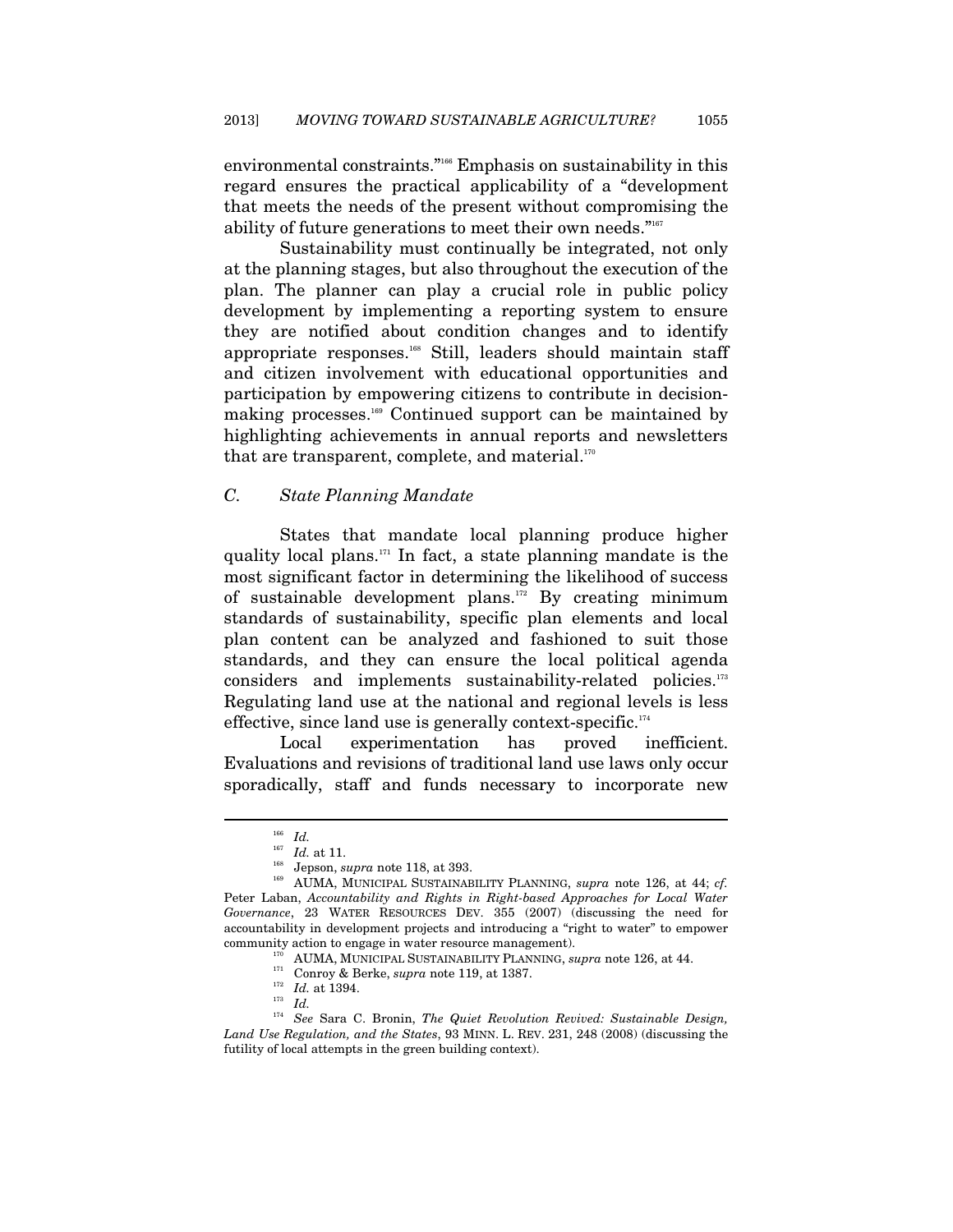technology are insufficient, and interest groups have been successful in maintaining current local laws that maximize their profits.175 Using a piecemeal approach instead of developing comprehensive rules creates ambiguity and inconsistency, and it serves as an obstacle to actualizing sustainable designs.<sup>176</sup> Haphazardness creates "problems of coordination and internal consistency, but is inevitable in a political system that often fragments responsibility and avoids extreme centralization."177 Instead, state regimes are highly suitable to address sustainable design because states have the power to reform land use laws through their unexercised authority to impose land use regulations.<sup>178</sup> Comprehensive state reform can eliminate "ambiguous, unfavorable, and selectively interpreted land use regulation at the local level" that allows private actors to avoid sustainable designs.<sup>179</sup>

Moreover, state planning mandates seem to guide policies, highlight sustainability as the planning ideal, and serve as a scapegoat for unpopular policies.<sup>180</sup> Clear standards for review can simplify the process for developers required to adhere to those regulations,<sup>181</sup> and common language for larger scale initiatives can facilitate plan coordination and future assessment.<sup>182</sup> A state plan can give guidance to decision makers and "provide a framework and priorities for the administration of the program."<sup>183</sup> Research shows, however, that state planning mandates alone are ineffective, and local commitment is still necessary to achieve sustainability.184 An effective approach involves "top-down state mandates in conjunction with bottom-up local participation."185 Because the land use revolution cannot be successful unless local autonomy is protected, local participation is necessary regardless of whether it produces undesirable results.<sup>186</sup>

<sup>&</sup>lt;sup>175</sup> *Id.* at 249-60.<br>
<sup>176</sup> *Id.* at 234.<br>
<sup>177</sup> Mandelker, *supra* note 159, at 17.<br>
<sup>178</sup> *Id.* at 268.<br>
<sup>179</sup> *Id.* at 248.<br>
Conroy & Berke, *supra* note 119, at 1394.<br>
<sup>180</sup> Conroy & Berke, *supra* note 119, at 1394 green building technologies).<br>
<sup>182</sup> AUMA, SUSTAINABLE LAND USE PLANNING, *supra* note 115, at 13.<br>
<sup>183</sup> Mandelker, *supra* note 159, at 22.<br>
<sup>184</sup> Conroy & Berke, *supra* note 119, at 1394.<br>
<sup>185</sup> *Id.* at 1393.<br>
<sup>186</sup>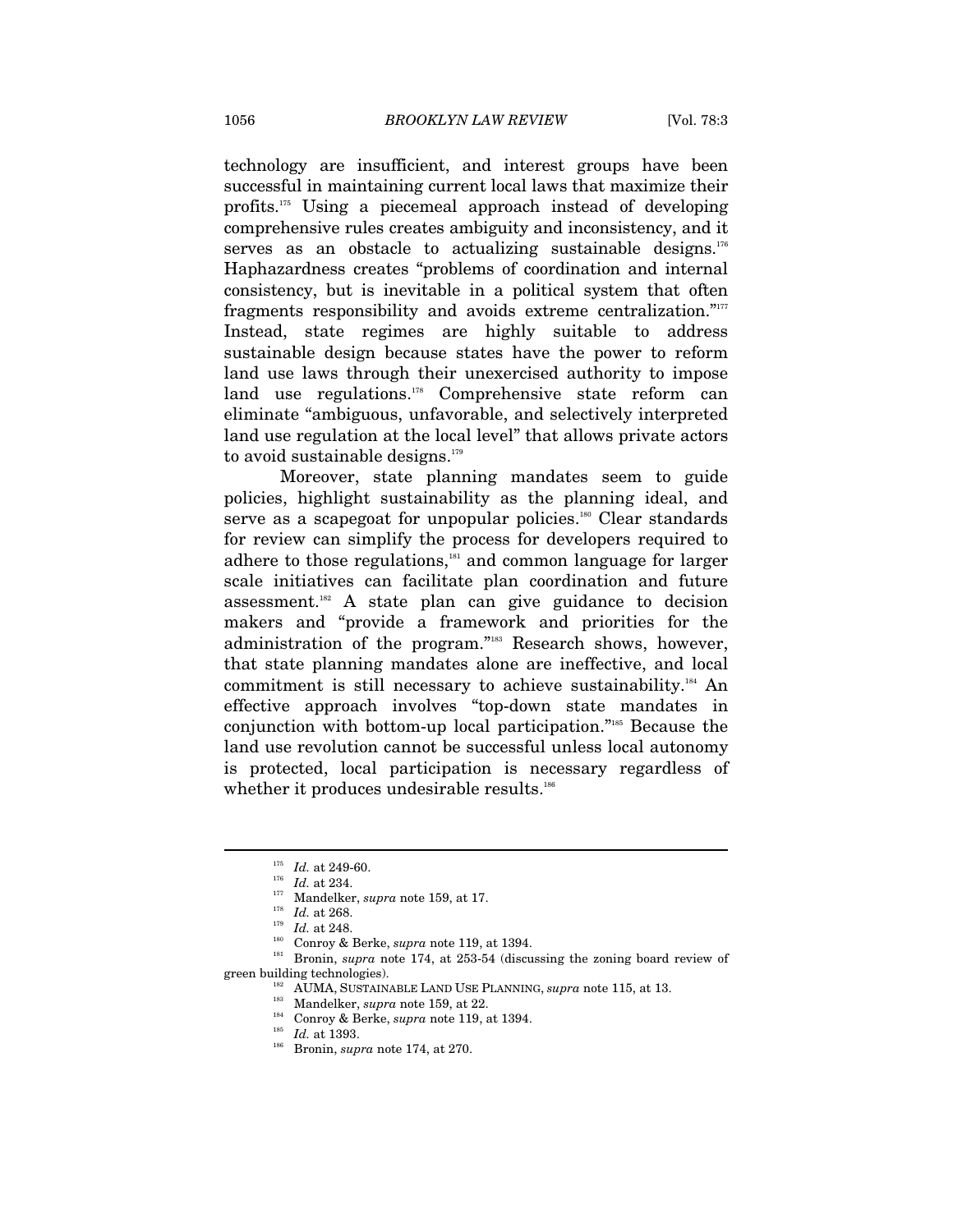Supporters of sustainable land use desire a radical change, but "the planning profession is by its nature concerned with charting a course that balances change and stability, future vision and present conditions."187 Incorporating the vision of both groups can bring a well-rounded approach to charting the most effective way to implement sustainable agriculture. Sustainability requires a system-wide, holistic approach that recognizes agriculture as a facet within a social and economic context. Thus, proposed techniques must not only consider the implications of new techniques on the physical environment, but also on the relevant community that supports the farming business.

# IV. APPLICATION OF THE SUSTAINABLE LAND USE PLANNING STUDIES TO SUSTAINABLE AGRICULTURE

A movement toward "ecology-based approaches" and an emphasis on "farming with nature"<sup>188</sup> will require a comprehensive effort. The scientific community must engage in "rigorous monitoring and experimentation" of environmental studies and hypotheses,<sup>189</sup> while the legal community will need to be creative rather than simply apply traditional rules of environmental regulation.<sup>190</sup> But any effort is incomplete without including the stakeholders who will put theory into practice—that is, the individual farmers who make the ultimate decision on which agricultural practices to use.<sup>191</sup> By applying the tested criteria from sustainable land use planning studies, the effort toward implementing sustainable land use in the agricultural setting will guarantee farmer participation and thus will have a greater likelihood of success.

In addition to the emerging "soil conservation laws, public concern for environmental protection, and research and education on sustainable agriculture,"<sup>192</sup> proper agricultural methods can minimize and prevent future environmental

<sup>&</sup>lt;sup>187</sup> Jepson, *supra* note 118, at 391.<br><sup>188</sup> EARLES, *supra* note 18, at 2. Sustainable agriculture is "variously called natural, organic, low-input, alternative, regenerative, holistic, Biodynamic, biointensive, and biological farming systems." *Id.*

<sup>&</sup>lt;sup>189</sup> A. Dan Tarlock, *Is There a There There in Environmental Law?*, 19 J. LAND USE & ENVTL. L. 213, 220 (2004).

<sup>&</sup>lt;sup>190</sup> *Id.* at 215-16.<br><sup>191</sup> Horrigan et al., *supra* note 93, at 453.<br><sup>192</sup> Hamilton, *supra* note 19, at 426.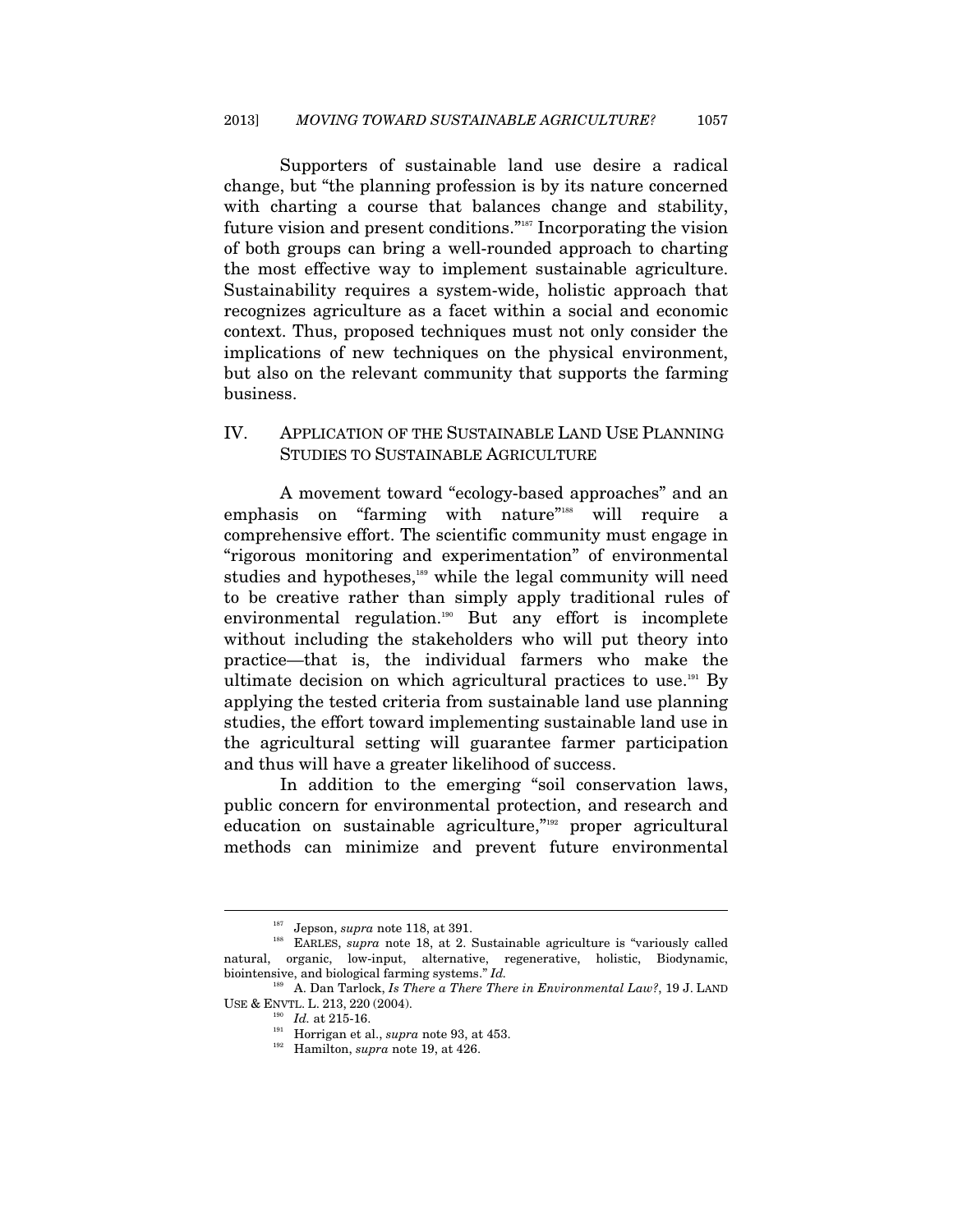harms.<sup>193</sup> Moreover, research has shown the potential for effectively mitigating broad environmental harms through sustainable practices if implemented on a wide scale. But research alone is not enough, and states must go further.194 This is especially important considering the inadequacy of legislation encouraging land stewardship<sup>195</sup> and government subsidization of large, ecologically harmful farms through subsidy programs.<sup>196</sup>

To contour sustainable land use plans to agricultural uses, planners must recognize the need to minimize environmental degradation that can reach even remote but interconnected ecosystems.197 Agriculture is not an industry fenced-off from adjacent land users; the harmful effects of farming seep into both neighboring and remote properties.<sup>198</sup> Agricultural development must aim to "reduce its export of waste (entropy) into, and its import of material from (negentropy), that [ecosystem]" in order to mitigate current damage and prevent further harms to the environment.<sup>199</sup> Converting the specific use of a piece of land requires proper planning because choosing one use can prevent alternative present and future uses. These impacts can be controlled by incorporating in the planning process an analysis of uses and their effects on the land, and tailoring the application of regulations.200 A comprehensive study must consider the status quo position of the farming industry, the affected community, and local government to understand how far society is from achieving the goals of sustainable agriculture. The next step, then, is to examine the role of the legal community in influencing the necessary change.

<sup>&</sup>lt;sup>193</sup> These methods include crop choice diversification, pesticide alternatives, organic material soil fertilizer, soil erosion mitigation techniques, livestock integration in cropping lands, and sustainable tillage systems. *See* Connard, *supra* note 4, at 136; see also supra Part II.<br>
<sup>194</sup> Connard, *supra* note 4, at 127.<br>
<sup>195</sup> See id. at 141-42 (discussing 7 U.S.C. § 3101(17) (2000)).<br>
<sup>196</sup> Horrigan et al., *supra* note 93, at 453.<br>
<sup>197</sup> See Jepson, *supra* note 118, at 39

<sup>199</sup> Jepson, *supra* note 118, at 392. 200 *Id.*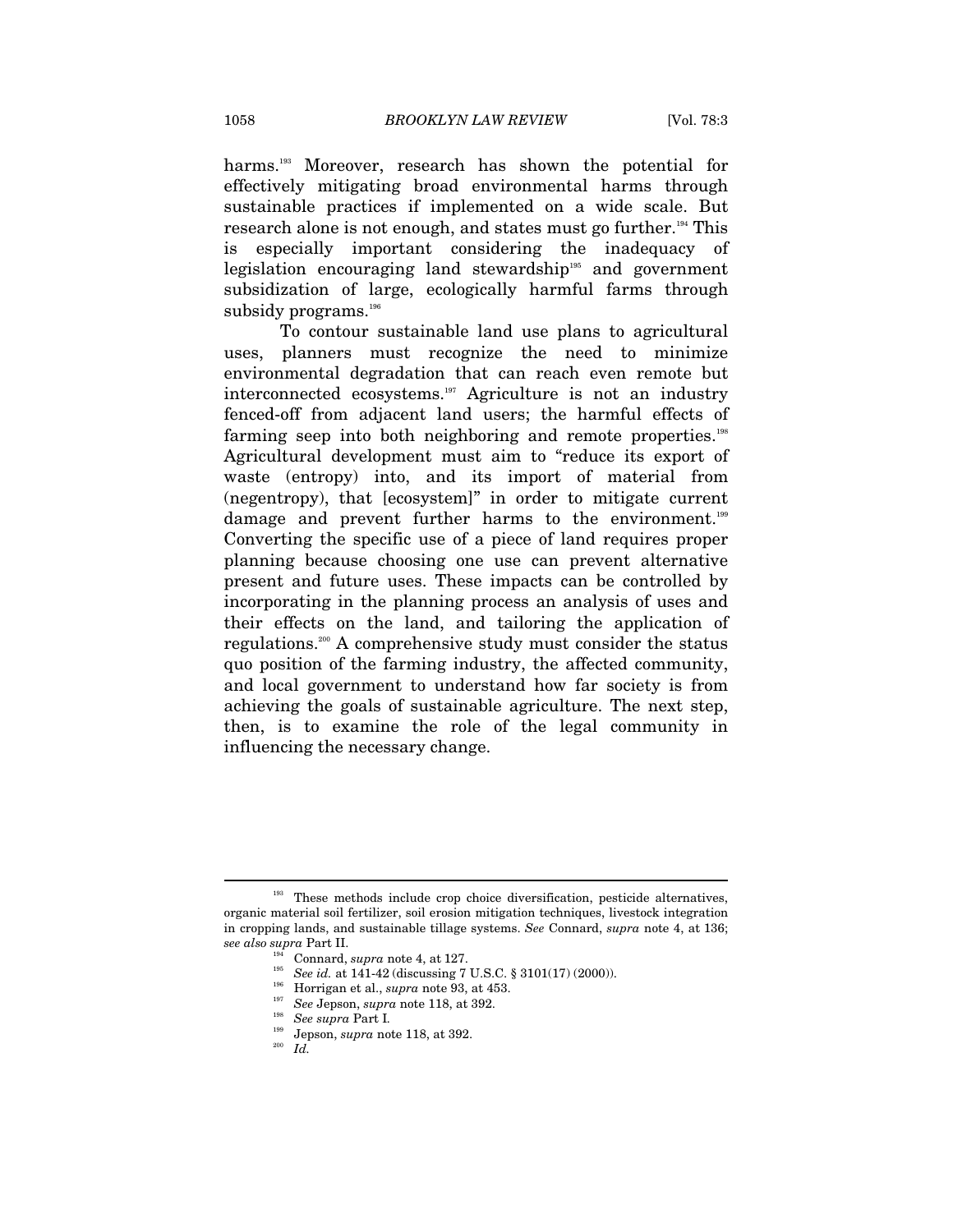## *A. Status Quo—How Far Are We from Meeting the Preconditions?*

The currently expanding public interest in sustainability and the new surge of interest in farming in the younger generation provide a promising outlook in the movement toward sustainable farming.<sup>201</sup> As the current farming population ages, the potential for a new influx of agricultural leaders places an even greater importance on endorsing environmentally sound practices.<sup>202</sup> In contrast to the traditional farming industry's view of environmental issues as an obstacle to profitability, farmers of the current generation tends to have "an enlightened attitude to resource conservation and sustainability and are interested in embracing environmental stewardship."<sup>203</sup> Local and state governments can serve a critical role by providing an adequate support system as the new farmers transition into their positions as leaders of the agricultural industry. Together, these forces must participate in the planning process to create an appropriate and defined goal, and to develop a state planning mandate.

## 1. The Planning Process

The seeds of an effective planning process are already planted. With the growing interest in sustainability and farming, a community of participants will be willing to support the planning activities and engage in dialogue with interested parties. Sustainable agriculture can import cooperative federalism techniques of federal environmental law by enlisting states to develop local plans to implement federal policies. This includes states' authority "to allocate burdens of compliance" so the CAA's National Ambient Air Quality Standards are met and "to develop comprehensive plans for land use and resource protection . . . in return for federal funding assistance" in the Coastal Zone Management Act.204

While the greater challenge will be in gaining effective local political support and resource commitment, here, as well there are some preliminary efforts to build upon. Political  $\overline{a}$ 

<sup>201</sup> Neil D. Hamilton, *America's New Agrarians: Policy Opportunities and Legal Innovations to Support New Farmers*, 22 FORDHAM ENVTL. L. REV. 523 (2011).  $\frac{203}{10}$  *Id.* at 553-54. <br><sup>203</sup> *Id.* at 527. <br><sup>204</sup> Ruhl, *supra* note 1, at 342.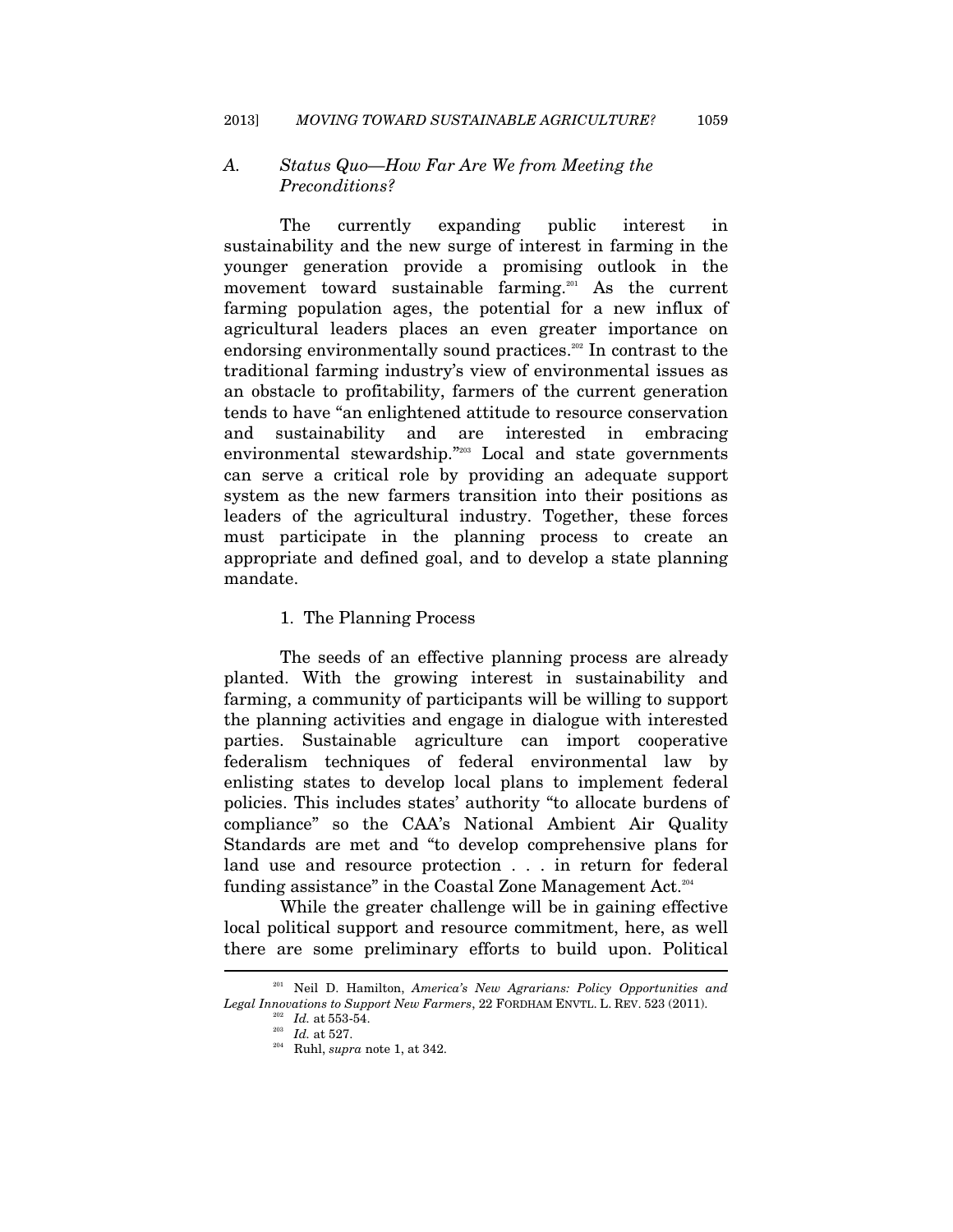support varies based on the community, but local initiatives for increased research regarding sustainability and community concern about environmental impacts can be powerful influences on a political stance. Increased knowledge can enlighten the citizenry about the need to move toward an agricultural industry that mitigates severe environmental harms.

Further, advocates of sustainable agriculture can creatively tap into funds for conservation programs to provide adequate resources for the farming community. The Farm Security and Rural Investment Act of 2002 authorized the Environmental Quality Incentives Program to assist farmers financially and technically to restructure farming operations with conservation-minded practices.<sup>205</sup> The Act also authorized the Conservation Security Program to provide rewards and incentives to adopt conservation methods.206 Due to fiscal constraints, however, state funding is limited, and there are financial risks involved with altering farming practices.<sup>207</sup>

In addition to purely financial support, the Natural Resources Conservation Service (NCRS), an agency of the United States Department of Agriculture, is responsible for providing "conservation-based sustainable agriculture programs" and technical assistance for farmers seeking to integrate conservation practices.208 Further, the 2008 Farm Bill requires the Secretary of Agriculture to ensure technical advice, while conservation resources, transitioning assistance for farmers through subsidies, technical assistance, and research funding are available for producers.209 Sustainability supporters can tap into these preexisting resources through effective local engagement and participation.

2. Defined Goal

The current, broad definition of sustainability can create unrealistic and ambiguous expectations.<sup>210</sup> The federal statutory definition of sustainable agriculture is as follows:

 $^{205}$  DAYTON LAMBERT ET AL., CONSERVATION-COMPATIBLE PRACTICES AND PROGRAMS: WHO PARTICIPATES? 7 (2006).

<sup>&</sup>lt;sup>206</sup> Id. at 8.<br><sup>207</sup> Id. at 28.<br><sup>208</sup> Nat'l Agric. Law Ctr., *Sustainable Agriculture—An Overview*, NATIONALAGLAWCENTER.ORG, http://www.nationalaglawcenter.org/assets/overviews/ sustainableag.html (last visited Jan. 19, 2012) [hereinafter NALC, *Sustainable Agriculture*]. 209 *Id.*

<sup>210</sup> Connard, *supra* note 4, at 143.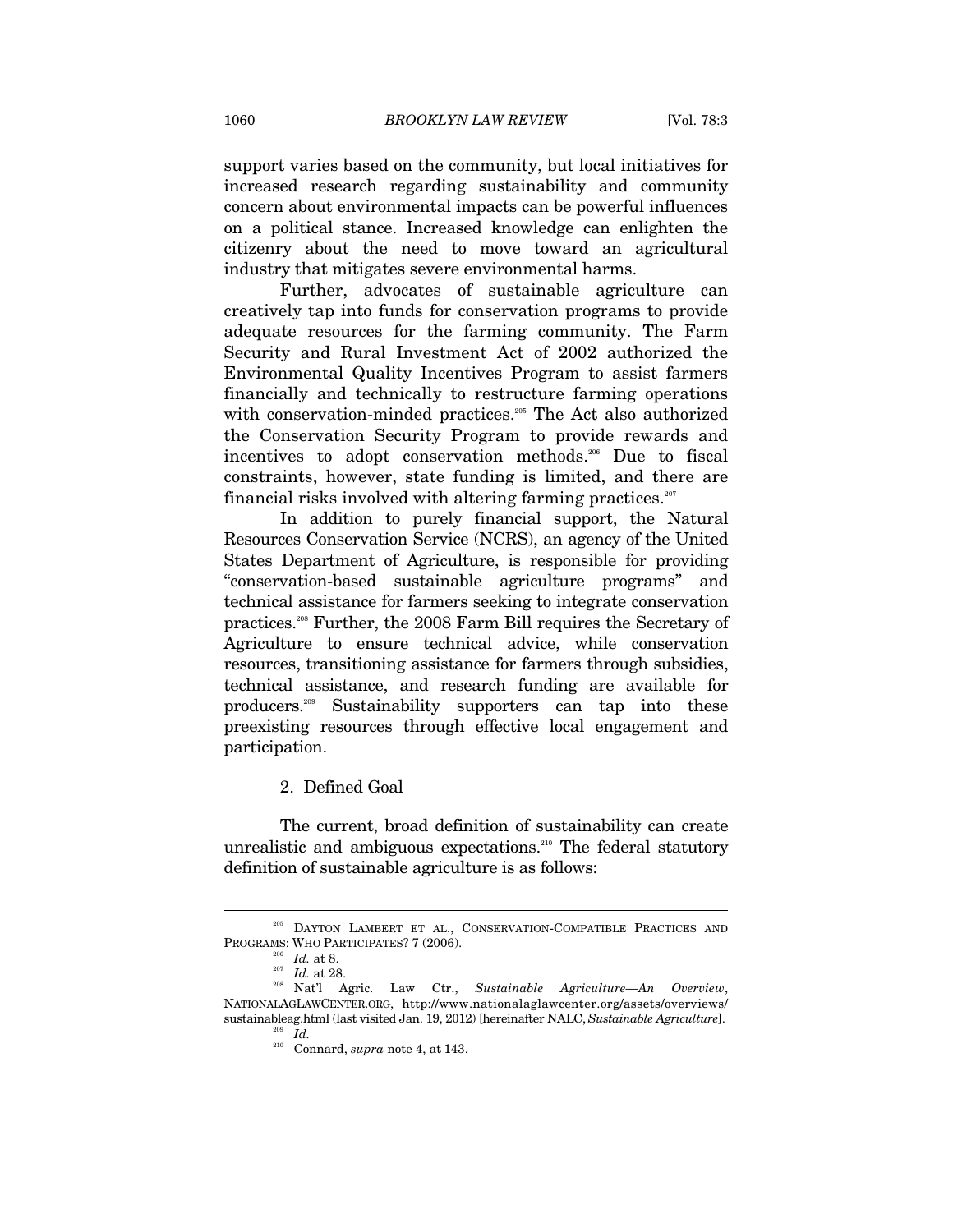[A]n integrated system of plant and animal production practices that will: (A) satisfy human food and fiber needs; (B) enhance environmental quality and the natural resources base upon which the agriculture economy depends; (C) make the most efficient use of non-renewable resources and on-farm resources and integrate, where appropriate, natural biological cycles and controls; (D) sustain the economic viability of farm operations; and (E) enhance the quality of life for farmers and society as a whole.<sup>211</sup>

This fails to provide a clear vision of a feasible community goal to work toward. While the purpose of research is to develop practices that comply with statutory definitions, it is difficult to move past the research stage into implementation because practices must satisfy the strict requirements of the federal legislative definition to be implemented.<sup>212</sup> Research regarding effective sustainable methods can offer accurate and reasonable goals that inform the agricultural industry and local government, who must work together to better refine the definition of sustainable agriculture.<sup>213</sup> This will illuminate a greater understanding of required planning steps, mitigation schemes, and future expectations.<sup>214</sup>

#### 3. State Planning Mandate

States must have a comprehensive and integrative land use plan that establishes the relevant state goal, gathers sufficient information regarding the state's unique physical characteristics, and implements the plan in accordance with the state goal.<sup>215</sup> Several states have already adopted mandates requiring the use of natural resources to achieve conservation efforts.216 Wisconsin specifically addresses conservation of agricultural lands and South Carolina highlights agricultural land protections.<sup>217</sup> In New Jersey, the state recommends that local governments "incorporate farmland preservation in their

<sup>211 7</sup> U.S.C. § 3103(18) (2006). 212 Connard, *supra* note 4, at 141, 143. 213 *Id.* at 143-44. 214 *See id.*

<sup>215</sup> Jess M. Krannich, *A Modern Disaster: Agricultural Land, Urban Growth, and the Need for a Federally Organized Comprehensive Land Use Planning Model*, 16

<sup>&</sup>lt;sup>216</sup> Patricia E. Salkin, *Sustainability and Land Use Planning: Greening State and Local Land Use Plans and Regulations to Address Climate Change Challenges and Preserve Resources for Future Generations*, 34 WM. & MARY ENVTL. L. & POL'Y REV. 121, 127-28 (2009).  $I\!\!17$   $I\!\!17$   $I\!\!14$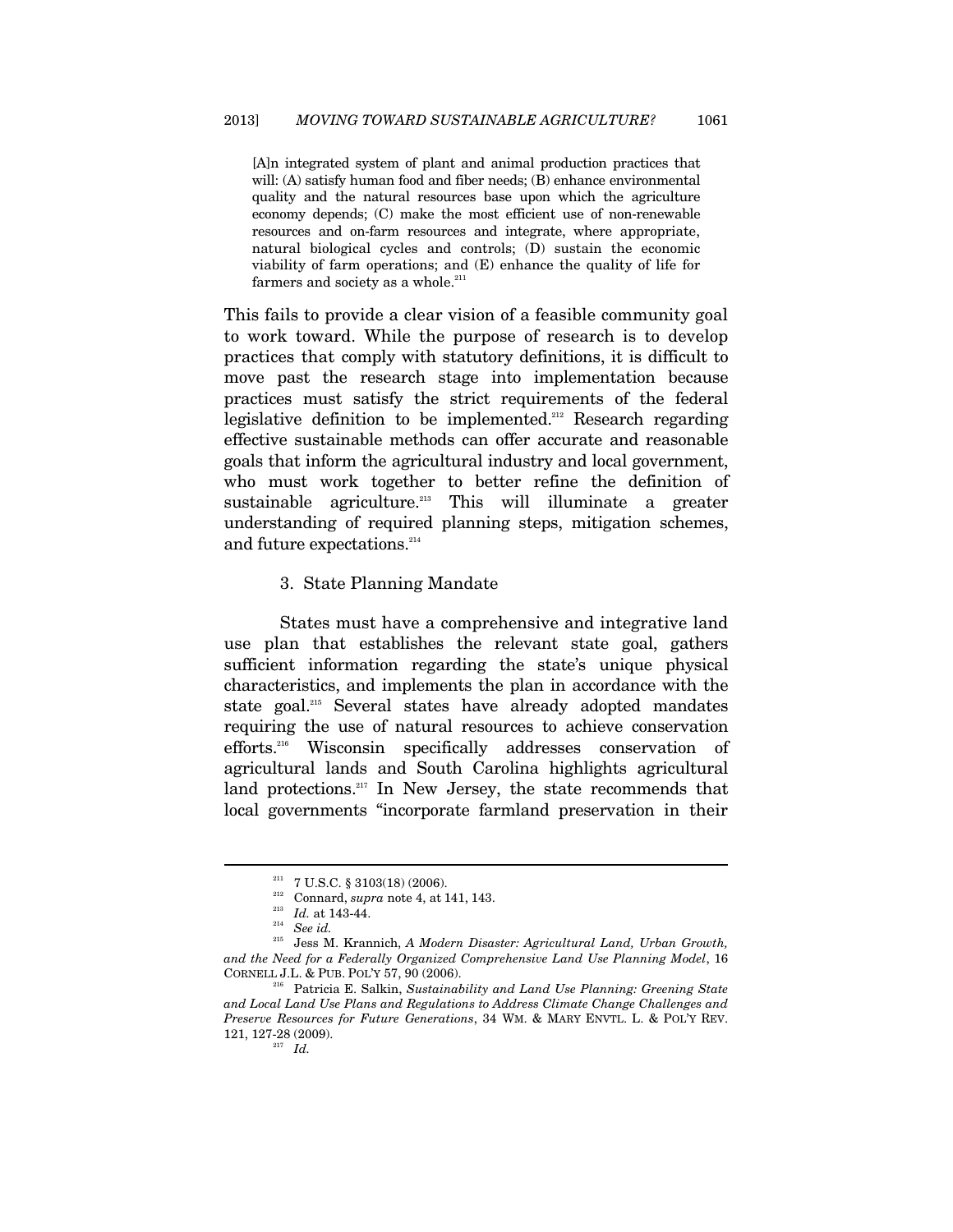comprehensive plans."218 Recent proposals also offer regulatory tools from a variety of approaches, including the use of incentives, the free market, and community-driven developments.<sup>219</sup> States can continue toward further sustainability goals in agricultural uses through their enabling acts and by including sustainable land use elements.<sup>220</sup>

In welcoming the "social and legal responsibility" of natural resource protection, the new generation of farmers willing to develop a new method of agricultural land use—one focused on sustainability—offers hope for a productive planning process. $221$ Recent research and legislative efforts to encourage sustainable agriculture indicate that the preconditions for a successful sustainable land use plan are underway, if not yet met. Once all stakeholders participate in such planning initiative, a larger-scale transition to sustainable agriculture can be realized.

# *B. The Necessity for Legal Reform to Enforce Sustainable Agriculture*

Careful integration of legal mechanisms to support the sustainable agriculture movement can curtail the prevalence of environmentally detrimental farming practices. While law and policy are effective tools to push for agricultural reform, there has been a lack of implementation thus far. As discussed above, current federal environmental laws are insufficient to enforce sustainability goals. With integration of sustainable land use planning criteria, a new regulatory framework is also necessary at the state and local levels to encourage and regulate sustainable agriculture practices. While a step in the right direction, changing attitudes to farming are not enough to bring about true change. A systematic approach that ensures the basic preconditions for successful sustainable land use are satisfied is necessary to address the negative environmental impacts that the farming industry poses. This is especially important in light of the economic incentives to maintain the status quo of mass production agriculture.

<sup>&</sup>lt;sup>218</sup> *Id.* at 128.<br><sup>219</sup> For an example of a free market approach, see Harvey S. James, Jr., *Sustainable Agriculture and Free Market Economics: Finding Common Ground in Adam Smith*, 23 AGRIC. & HUM. VALUES 427 (2006). For an example of an incentivesoriented approach, see Adelman & Barton, *supra* note 15, at 4. For an example of a community-driven approach, see Carroll, *supra* note 155, at 545.

<sup>&</sup>lt;sup>220</sup> Salkin, *supra* note 216, at 129.<br><sup>221</sup> Hamilton, *supra* note 201, at 527.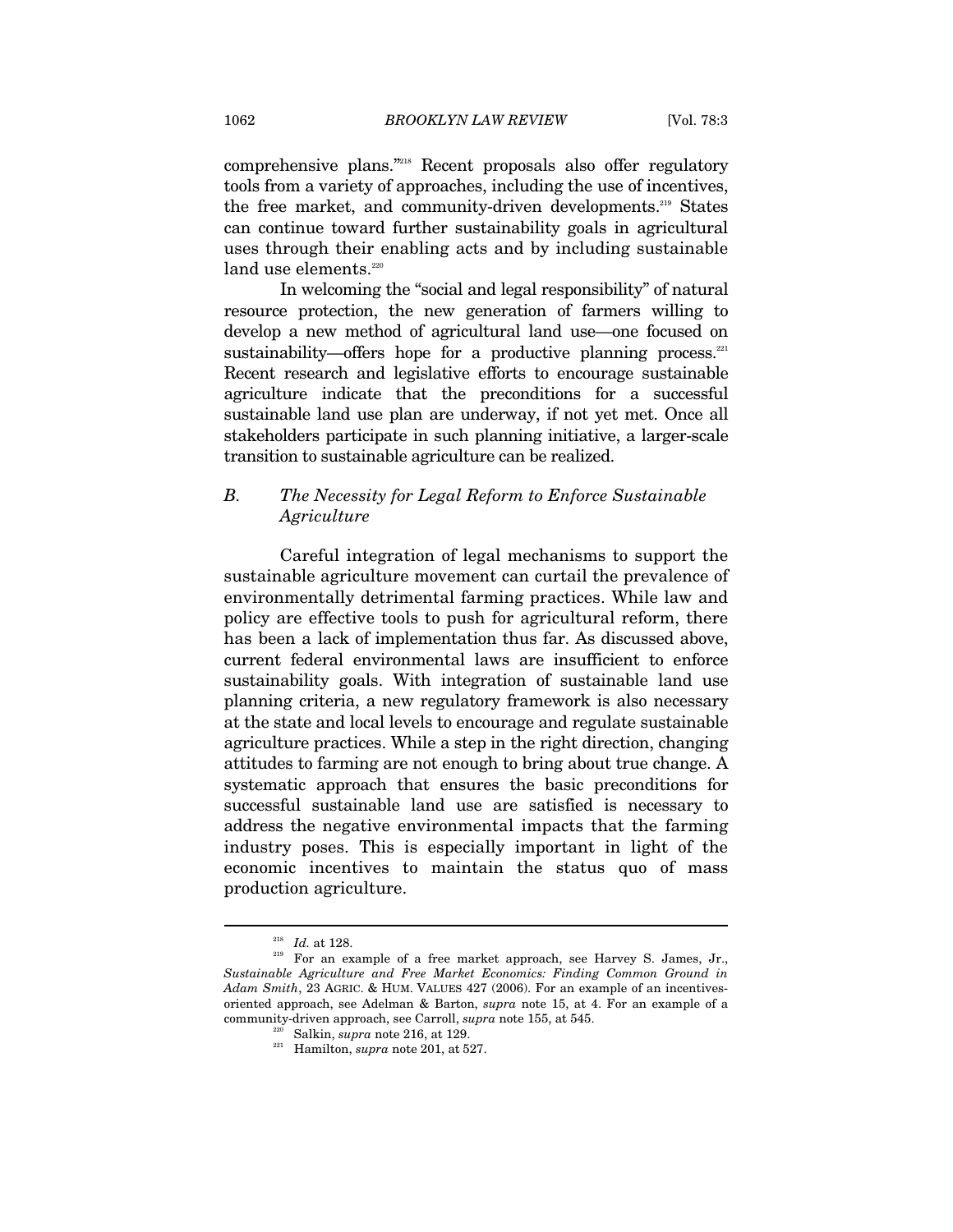The first step in promoting sustainable agriculture depends on a "common, understandable definition" of sustainable agriculture that will provide law, policy, research, and education with a clear and defined goal.<sup>222</sup> This is important in setting an cognizable agenda for community collaboration in the planning process and a feasible goal to work toward. Additionally, a clear definition can foster better accountability within the responsible departments and transparency in the process for public knowledge. A specified and tuned definition developed by the agricultural, legal, and scientific communities will push the sustainability effort forward more powerfully and efficiently.

Second, sustainable agriculture's economic and social effects on communities must be recognized.<sup>223</sup> Interested groups and institutions, such as the "research and education sector, farm groups, input suppliers, farm lenders, and landowners," can serve as important players that either assist or prevent acceptance.224 This is important to appropriately allocate control and responsibility throughout the process. A farming community's success depends on the practical factors relating to an agricultural system. This involves the community's willingness to invest, ability to experiment, costs and resource efficiency, and availability of local leaders and institutions able to claim and defend the rights of farmers and approve and stimulate innovation.225 Comprehensively involving the local population and focusing on achieving an affirmative perception of the plan can ensure that interested groups and institutions serve as "allies in promoting sustainability."<sup>226</sup>

Education and research are also necessary to provide the foundation for sustainable agriculture.<sup>227</sup> The concept of sustainability must be transformed into a practical method for implementation, and farmers must be educated on these sustainable practices that are both productive and profitable.<sup>228</sup> Therefore, research must focus on both the environment and the market.229 Sustainable agriculture requires flexibility so

<sup>222</sup> *Id.* at 424-25. 223 *Id.* at 427. 224 *Id.* 225 ILEIA, *Chapter 3: Is Agricultural Intensification Ecologically Sustainable?*, 14 ILEIA NEWSL.: LEISA IN PERSPECTIVE: 15 YEARS 17-21 (Sept. 1998), *available at* http://www.agriculturesnetwork.org/magazines/global/15-years-ileia/chapter-3-is-

agricultural-intensification.<br>
<sup>226</sup> Hamilton, *supra* note 19, at 427.<br>
<sup>227</sup> *Id.* at 427-28.<br>
<sup>229</sup> *Id.* at 428.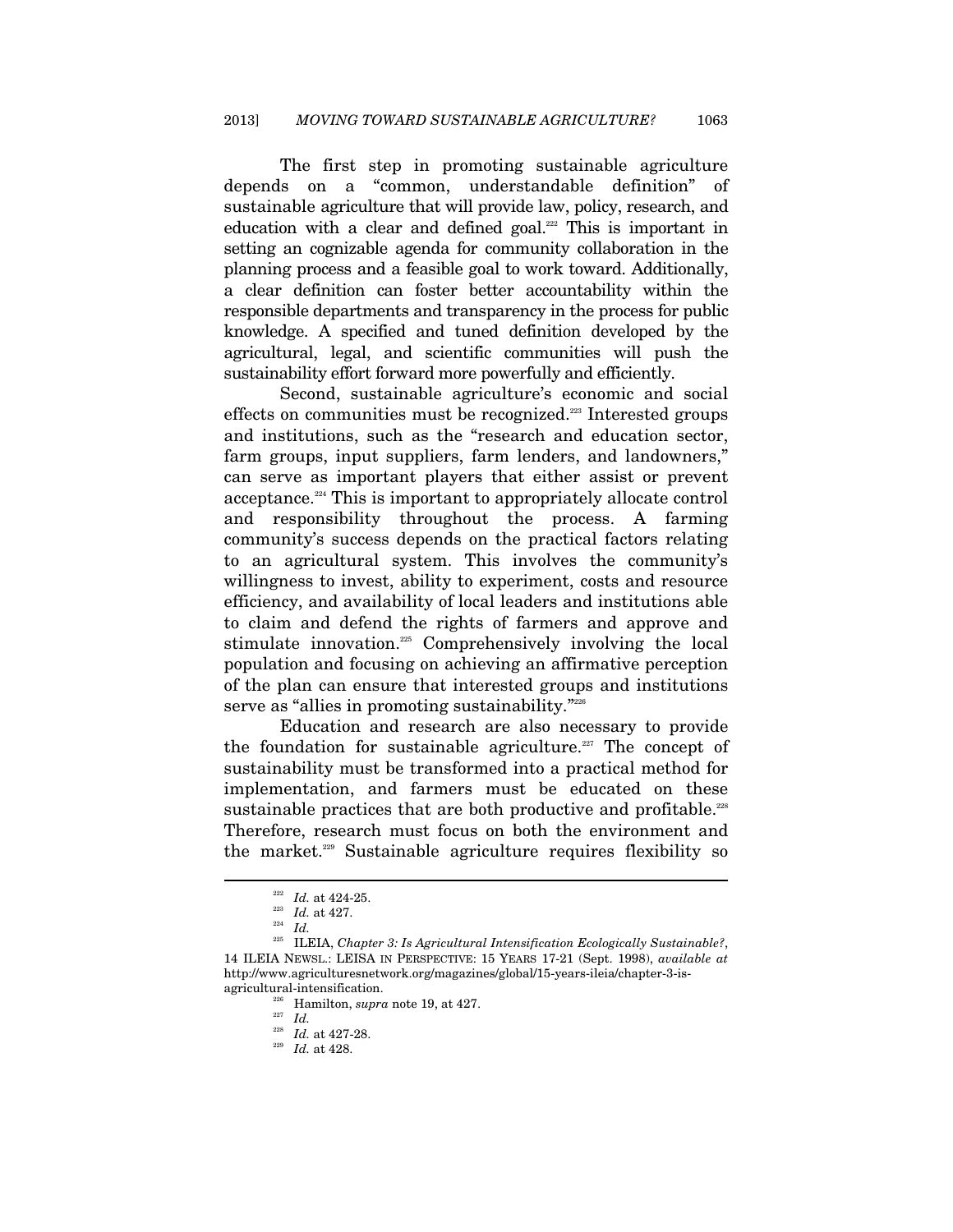that programs can evolve their techniques as more is learned from working with natural systems.<sup>230</sup>

It is important that sustainable practices financially support the farming community and allow for the continuation of a successful business. Public participation is empty without the ability of participating members to maintain financial support and afford necessary resources. The agrarian system is not simply the farmer. It also consists of the cultural structure, the farmers families, and rural communities.<sup>231</sup> Because the population with a personal and economic stake in the quality of land is the community as a whole, the social and human needs must be jointly considered in the framework.<sup>232</sup> To be sustainable, the industry must be profitable and "able to provide a healthy family income and a good quality of life."<sup>233</sup>

Farmer profitability can be improved by decreasing "dependence on off-farm resources and distant markets," which has previously shifted the "the profitability of agriculture . . . from the farmer to the industries that supply the inputs and market the outputs."234 Techniques that mitigate environmental harms can also provide "profit potential" to farmers and industry, and stimulating the economy and job opportunities.<sup>235</sup> By highlighting the potential financial gains in sustainable methods, planners can encourage higher farmer support.

Finally, lawyers must identify the "legal and institutional biases that influence agricultural practices."236 The existing regulatory and industrial structure ultimately affects the viability of a new agricultural plan, since agriculture is also  $\overline{a}$ 

<sup>234</sup> Horrigan et al., *supra* note 93, at 453.<br><sup>235</sup> Annise Maguire, *Shifting the Paradigm: Broadening Our Understanding of Agriculture and Its Impact on Climate Change*, 33 SPG ENVIRONS ENVTL. L. & POL'Y J. 275, 310 (2010). Farmers can benefit from "lower input costs, decrease reliance on nonrenewable resources, capture high-value markets and premium prices, and boost farm income." *Id.* at 308-09. Since sustainable agriculture requires more labor, transitioning to this new farming can also create jobs. A 2006 study in UK found "organic farming provides 32% more jobs per farm, than conventional agriculture." *Id.*  at 310 (using organic farming and sustainable agriculture interchangeably). 236 Hamilton, *supra* note 19, at 428 ("[I]nfluences that help determine how and

why agriculture functions[] . . . include: the impact of land tenure practices, such as short-term leases that lock producers into exploitive land practices; the lending practices of agricultural financiers that may hinder the adoption of alternative methods of production or crop diversification; the attitudes of farmland owners who may desire a short-term maximization of returns rather than longer term stewardship of the land; and governmental programs that may encourage production of certain crops rather than more balanced systems.").

<sup>&</sup>lt;sup>230</sup> *Id.* at 429.<br>
<sup>231</sup> *Id.* at 428-29.<br>
<sup>232</sup> *Id.*<br>
<sup>233</sup> EARLES, *supra* note 18, at 2.